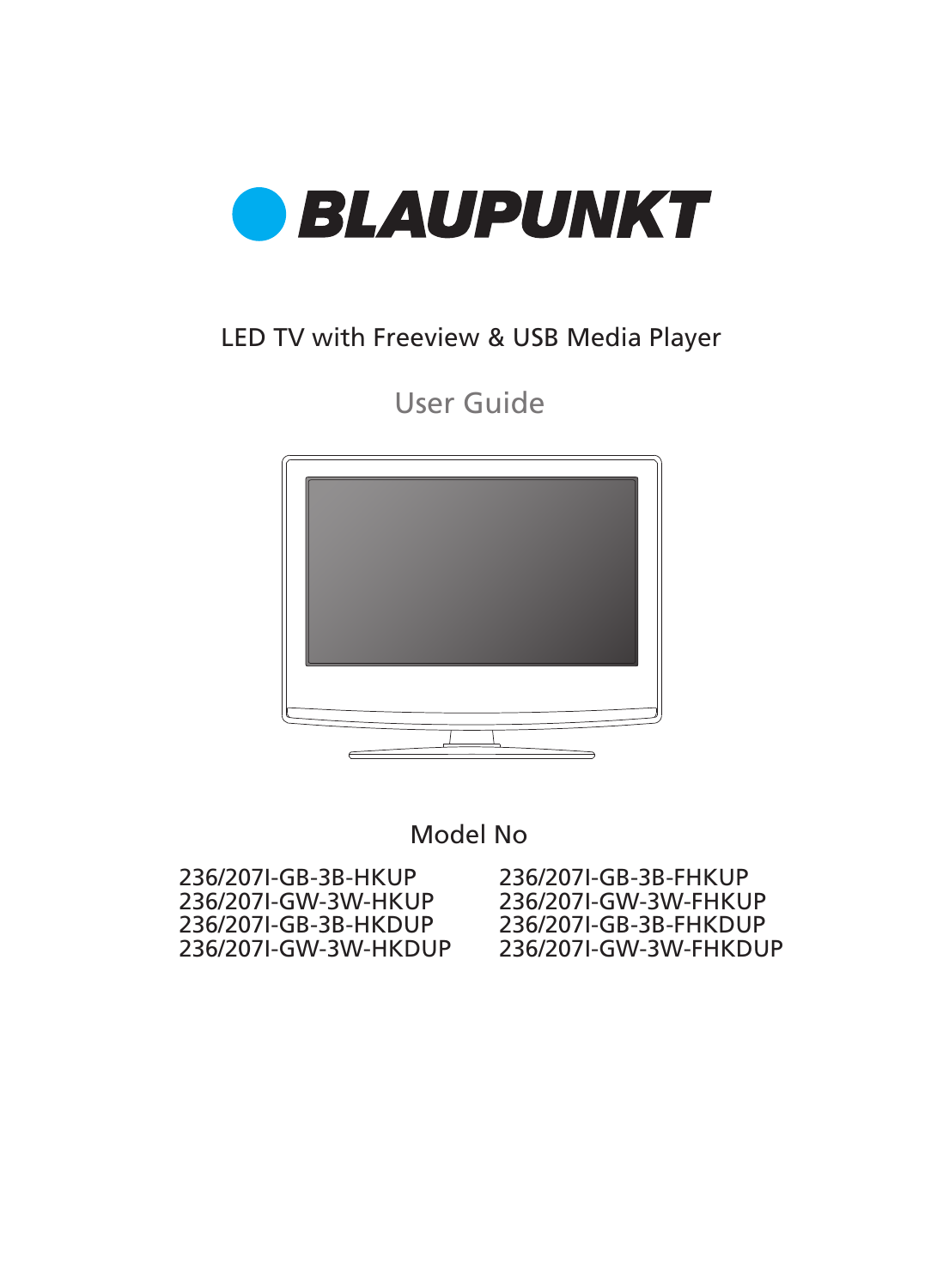## **IMPORTANT SAFETY INSTRUCTIONS**



Please read these instructions. All the safety and operating instructions should be read before the appliance is operated.

### Warnings

- To reduce the risk of fire, electric shock or damage to the television, do not expose it to dust, rain or moisture, or place any objects filled with liquids on or near the television.
- Do not place the television in a confined space, ensure that nothing can obstruct the ventilation openings at the rear of the television.

To prevent spread of fire, keep candles or other open flames away from this product at all times



• Dispose of this television and any components including batteries in an environmentally friendly manner. If in doubt, please contact your local authority for details of recycling.

### Safety

- For your safety, this appliance is fitted with a fused moulded 3 pin mains plug. Should the fuse need to be replaced, ensure that any replacement is of the same amperage and approved with the BSI mark.
- Never try and replace the mains plug unless you have adequate qualifications and are legally authorised to do so. In the event that a replacement Mains cable is required, contact the manufacturer for a suitable replacement.
- Never use the television if it is damaged in any way.
- Always place the television on a flat level surface avoiding anywhere which may be subject to strong vibration.
- Ensure the television is not placed on top of the power cable as the weight of the television may damage the cable and cause a safety hazard.
- Never place mobile phones, speakers or any other device which may cause magnetic or radio interference with the television. If interference is apparent, move the device causing the interference away from the television.
- To disconnect the apparatus from the mains, please use the switch located on the underside/ rear of the TV. The switch shall remain readily operable.
- When installing on a wall, ensure the TV is at least 5cm from the wall for ventilation
- Ensure that the power switch on the unit and the power plug are always easily accessible.

WARNING: Excessive noise when using earphones and headphones can cause a loss of hearing.

### Maintenance

- To clean this unit, wipe with a soft, dry cloth. If the surfaces are extremely dirty, use a soft cloth dipped in a soap and water solution or a weak detergent solution.
- Never use alcohol, paint thinner or benzene to clean this unit.
- Before using a chemically treated cloth, read the instructions that came with the cloth carefully.

**CAUTION:** If water or other liquid enters the television through the display panel surface, a malfunction may occur.



### Packaging

- The safest way to transport your item is in the original box/packaging - please save your packaging for this.
- You will need original box/packaging in the event of warranty/service repair or support. We are unable to carry out warranty/service if you are unable to package it correctly.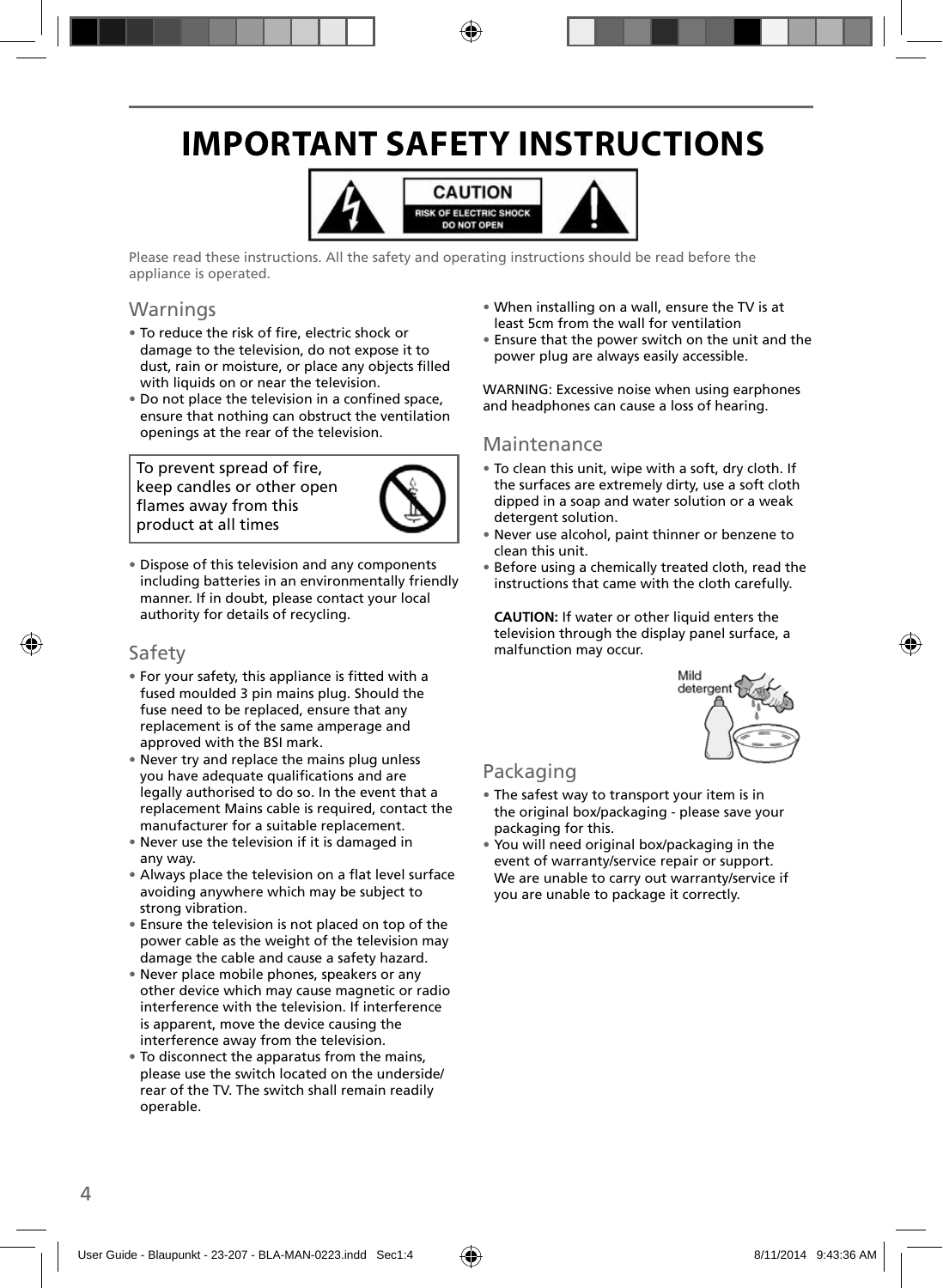## **IMPORTANT SAFETY INSTRUCTIONS**



Please read these instructions. All the safety and operating instructions should be read before the appliance is operated.

Important Information Regarding Use of Video Games, Computers, Captions or Other Fixed Image Displays

The extended use of fixed image program material can cause a permanent "shadow image" on the LCD/LED panel.

This background image is viewable on normal programs in the form of a stationary fixed image. This type of irreversible LCD/LED panel deterioration can be limited by observing the following steps:

- 1. Reduce the brightness/contrast setting to a minimum viewing level.
- 2. Do not display the fixed image for extended periods of time.
- 3. Turn the power off when not in actual use.

Examples of images that you need to watch out for are as follows (this is not an exhaustive list):

- TV Channel Logos: e.g. Shopping channel logos and pricing displays-especially if they are bright and stationary. Moving or low-contrast graphics are less likely to cause ageing of the screen.
- Time Displays
- Teletext: Do not view a stationary page for a long period of time
- TV/DVD Menus: e.g. Listings of DVD disc content
- Pause Mode: Do not leave the TV in pause mode for long periods of time, e.g. When watching DVDs or videos.

**Important** - Once 'shadow image/screen burn' occurs, it will never disappear and is not repairable under warranty.

How do I dispose of this product?

UK: Waste electrical products should not be disposed of with household waste. Separate disposal facilities exist. For your nearest facilities, please see www.recycle-more.co.uk or in store for details.

ROI: Waste electrical products should not be disposed of with household waste. Separate disposal facilities exist. Check with your Local Authority or retailer for recycling advice.

#### **Batteries**

- Do not expose batteries to high temperatures, excessive heat, prolonged sunshine or fire as this may cause leakage, explosion or ignition.
- Observe the correct polarity when inserting batteries.
- Do not use different types of batteries together or mix old and new batteries.
- Dispose of batteries in an environmentally friendly way.
- Certain regions may regulate the disposal of batteries. Please consult your local authority.



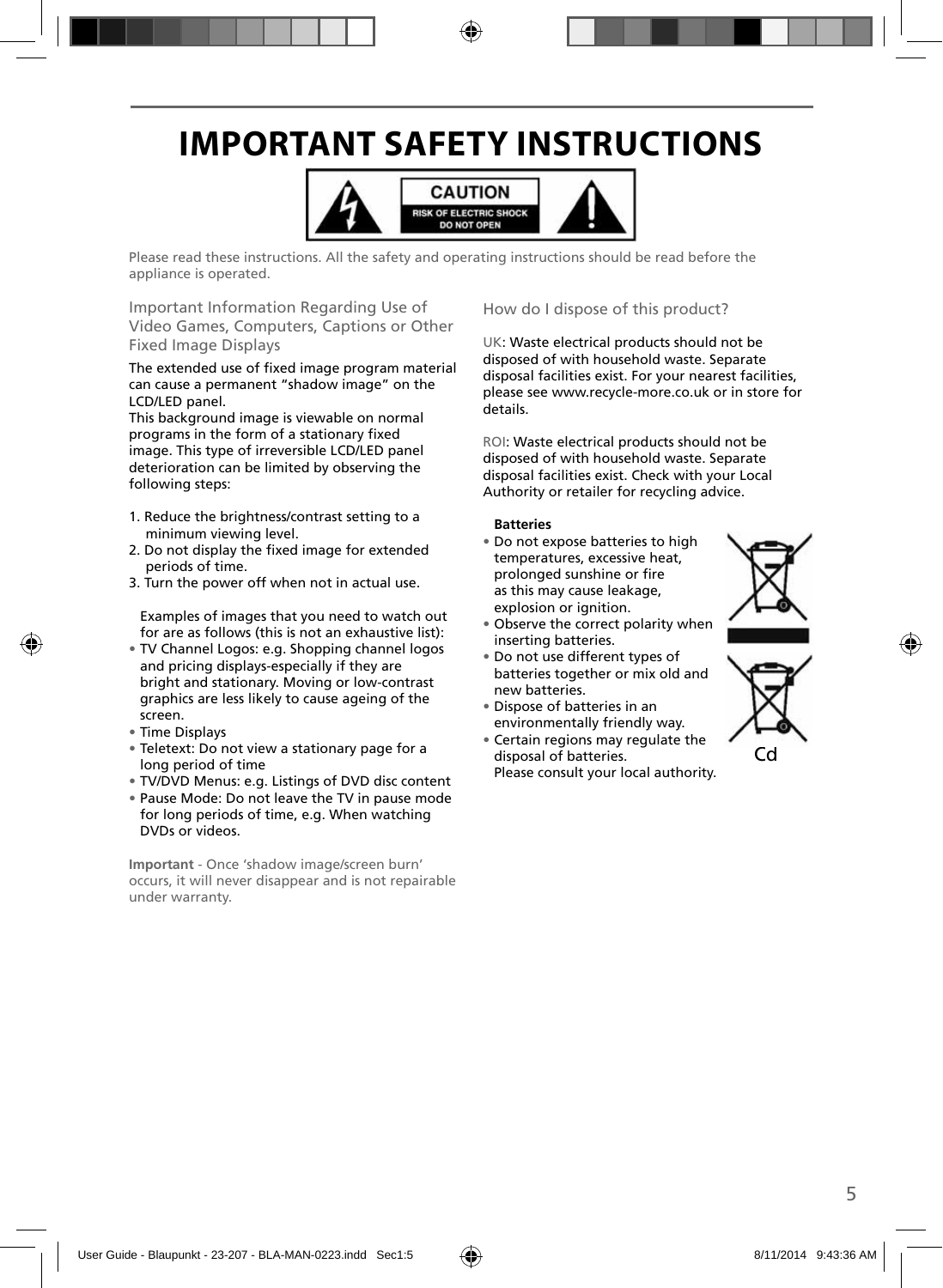## **CONTENTS**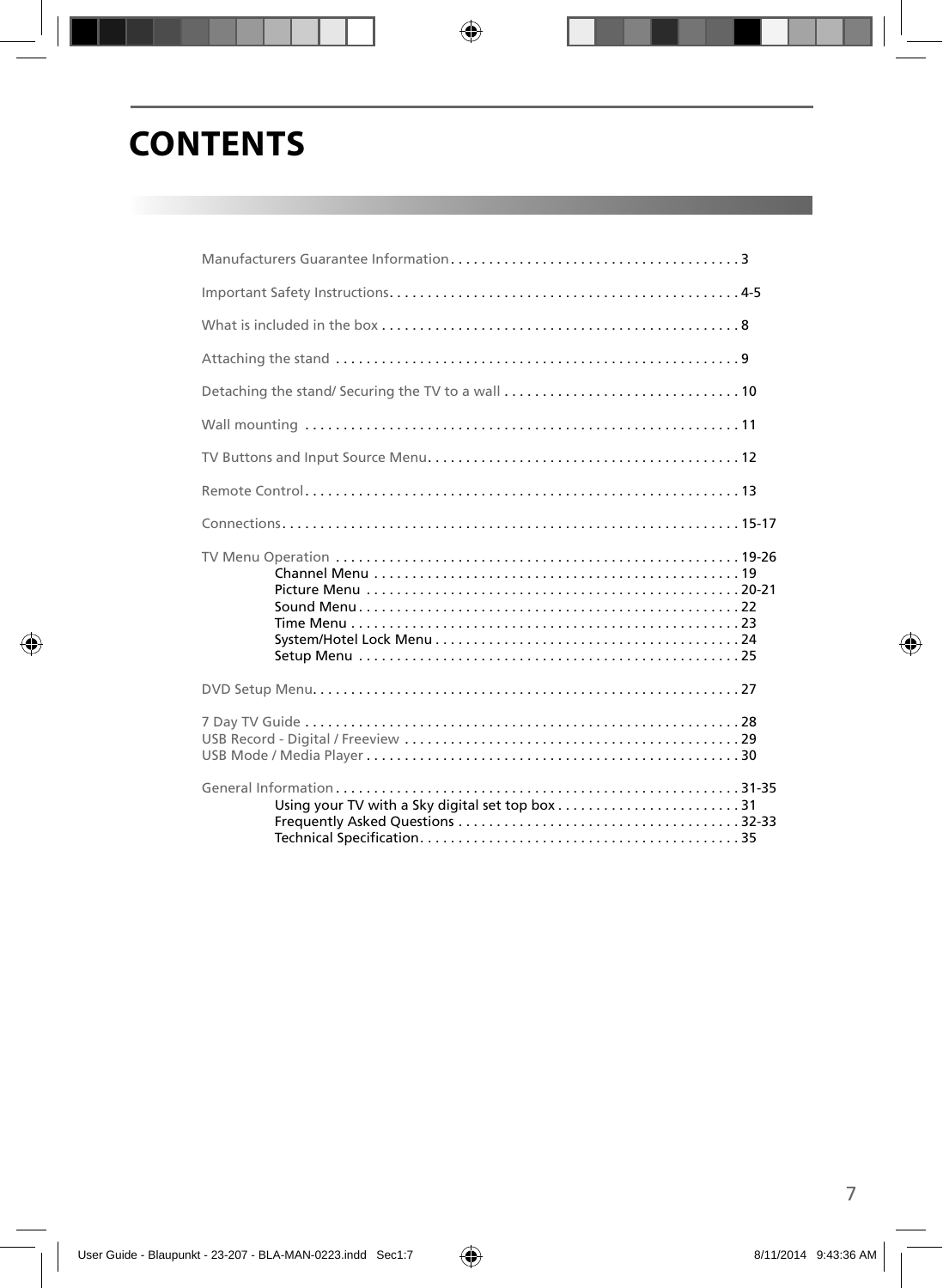## **WHAT IS INCLUDED IN THE BOX**

### Accessories

Included with this TV are the following accessories

### 1 x User Guide



### 1 x Quick Start Guide

Quick Start Guide

### 1 x TV



#### 1 x RF Cable



#### Please save your packaging as you will need this in the event of warranty/service repair or support. We are unable to carry out warranty/service if you are unable to package it correctly. The safest way to package your item in the event of warranty/service repair is in it's original box/packaging.

#### 1 x Remote Control



#### 2 x AAA Batteries



#### 1 x Stand plus screws

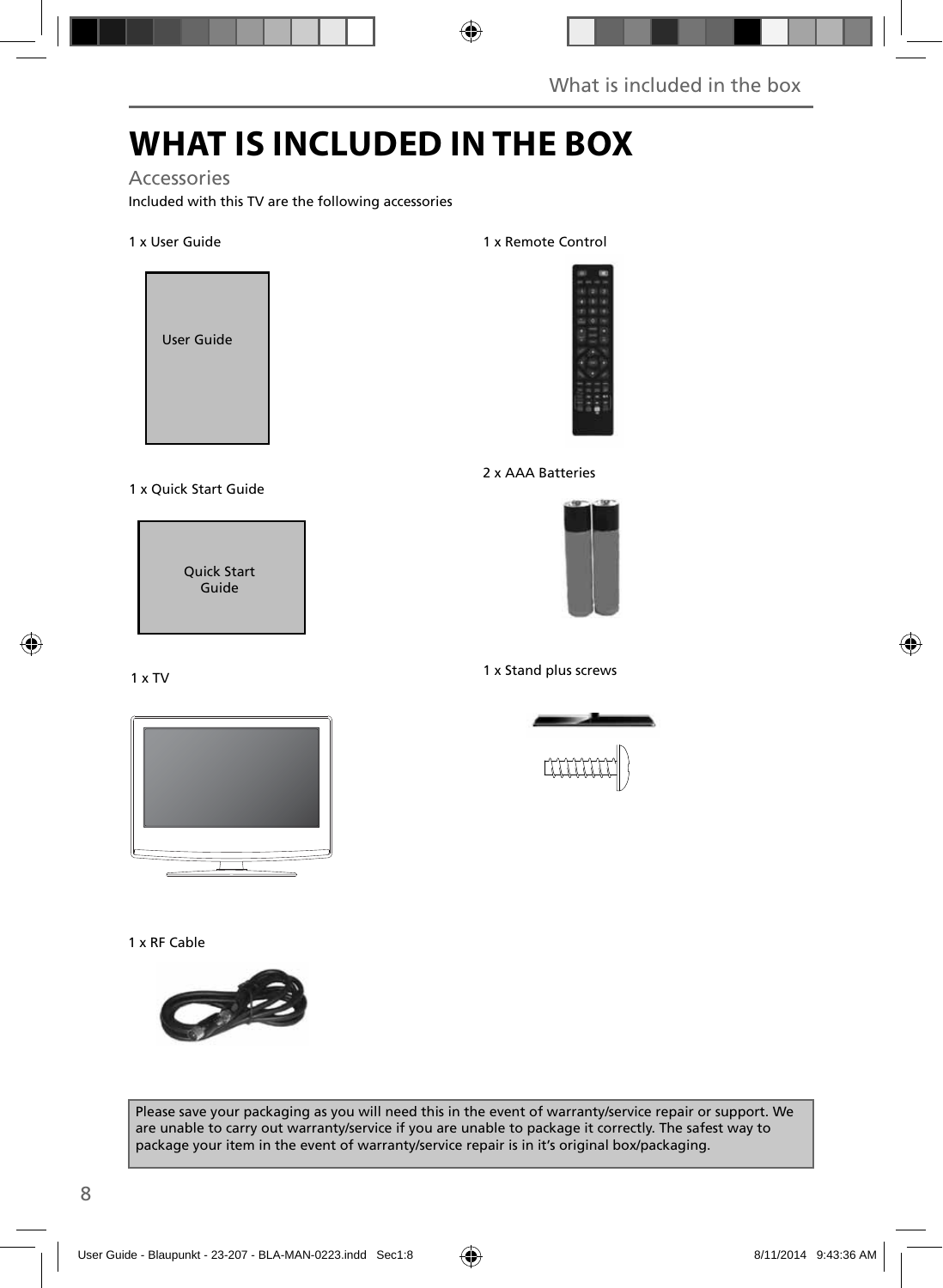# **ATTACHING THE STAND**

### Attaching the stand

To complete the stand installation you will require a cross head screw driver

Screws that are included.



### **3 x** M (4x12) **4 x** ST (4x12)

Used for attaching the stand neck to the TV (fig.1)

Used for attaching the stand base to the stand neck (fig.3)



(fig.1) Attach the stand neck to the rear of the TV set using the 3 x M(4x12) screws provided.





When securing the self-tapping screws into the base of the stand (on first installation) the screws will be naturally tight as they are creating a thread in the plastic of the stand neck in order to support a TV of this size.

a) Ensure the cross head screw driver tip fits correctly into the head of the screw and that it is not too big or small.

**b)** Screw in all screws individually and partially before tightening all of the screws individually and partially until they are fully inserted.

**c)** If they become very tight try loosening them slightly and then retightening them once again as this will continue the process of creating the thread for the screws.

(fig.3) Secure the base to the neck by using the 4 x ST (4x12) screws provided.

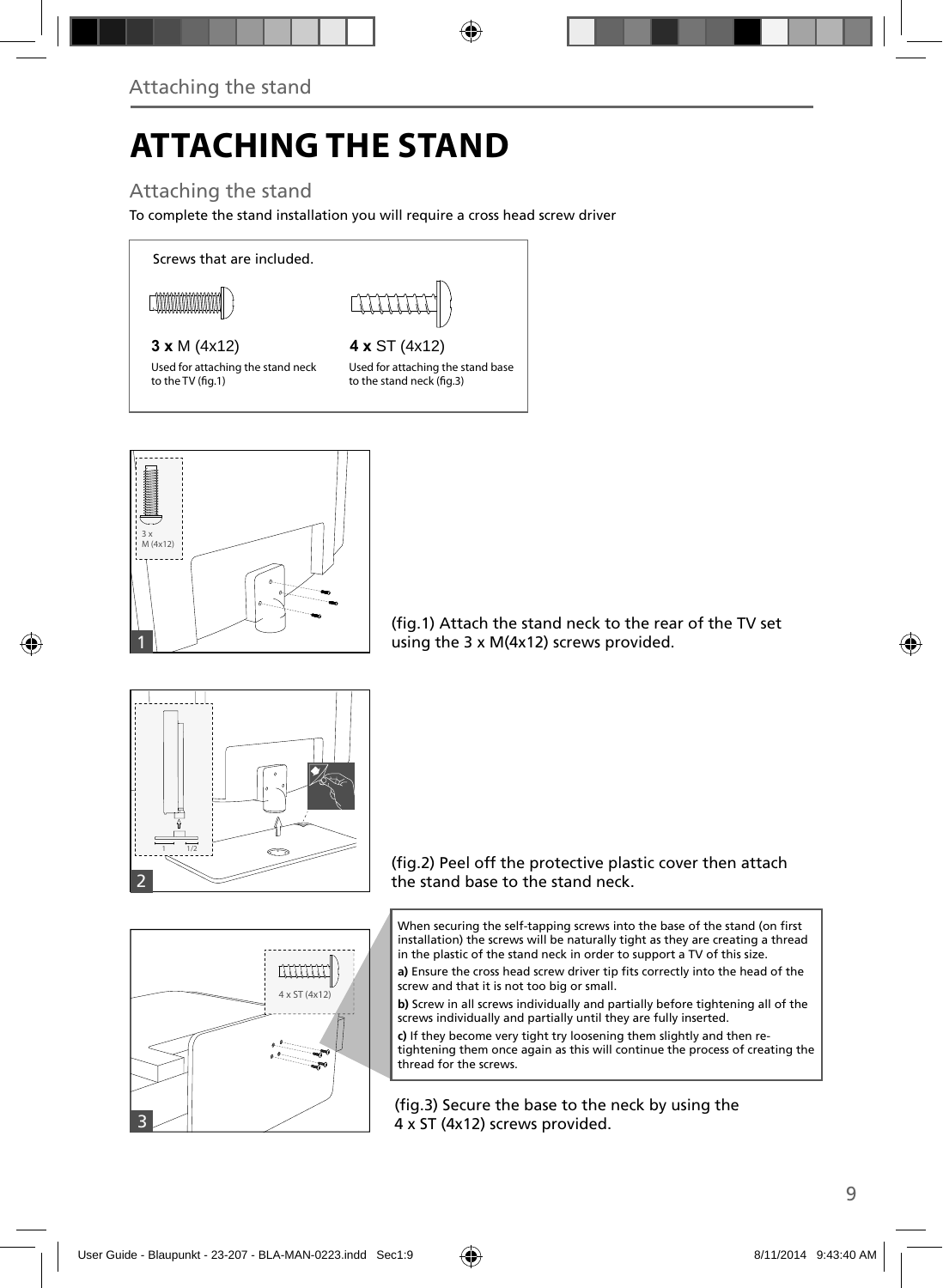## **DETACHING THE STAND**

### Detaching the stand

Remove the screws highlighted then remove the stand base and neck from the rear of the TV set.



### Securing the TV to a Wall

For maximum security in the home when using a TV with its stand anti-tip straps should be fitted. These are available from supermarket websites and other websites and are an easy, inexpensive and effective way of ensuring your TV stays safely upright. Straps are designed to be attached to the rear of the TV and then tethered to the wall of the furniture the TV is stood on, if wood. (The 2 images should appear underneath this text).

Note - Please ensure that children do not climb on the TV set.

**A)** Using one or both of the top wall-mounting holes and screws (the screws are already supplied in the wall mounting holes) fasten one end of the fastening cord/s to the TV.



**B)** Secure the other end of the fastening cord/s to your wall. (you will need screws/fixings suitable for your wall type - available separately from most DIY stores).



The Royal Society for the Prevention of Accidents is urging people to take care with flat-screen televisions.

RoSPA stated in 2010 that "Toddlers are particularly at risk of pulling flat-screen televisions on to themselves. They are unsteady on their feet and are attracted by colourful television images."

The risk is increased as televisions become lighter.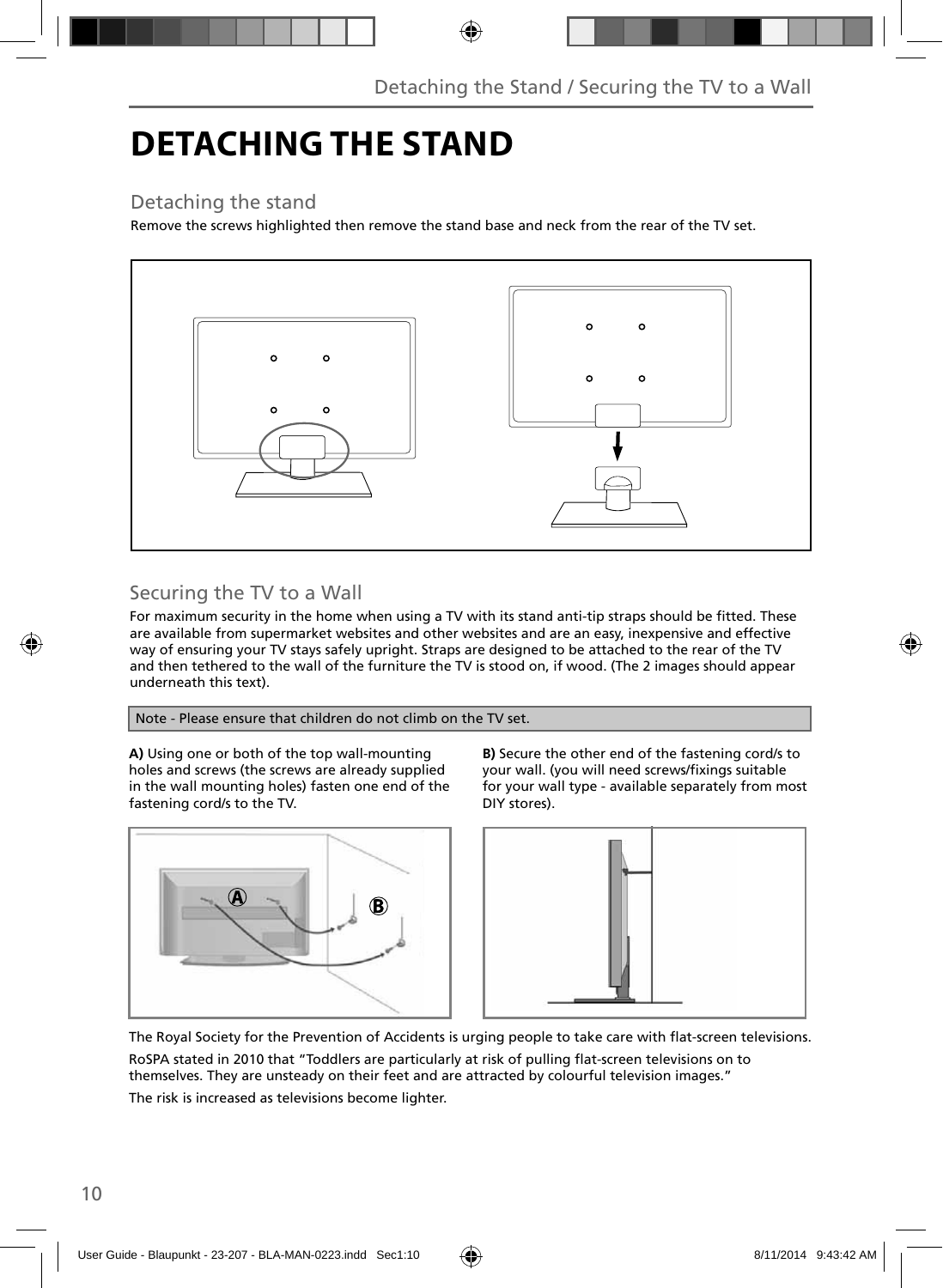## **WALL MOUNTING**

Wall mounting the TV

IMPORTANT - Before drilling any holes in the wall ensure you are not drilling where there could be any electric wires, water or gas pipes.



1) Remove the four screws highlighted that are supplied in the wall mounting holes.

2) The wall mount can now be easily attached to the mounting holes on the rear of the TV.

For optimum viewing, if wall mounting the TV higher than eye level, the TV should be tilted downwards so that the TV's screen is 'face on'. See fig 1 and 2.

For VESA wall mounting information please refer to the Technical Specification page.

Important – If wall mounting this TV, only use the screws already provided in the wall mounting holes. Using other screws which are longer could cause irreparable damage to internal parts.

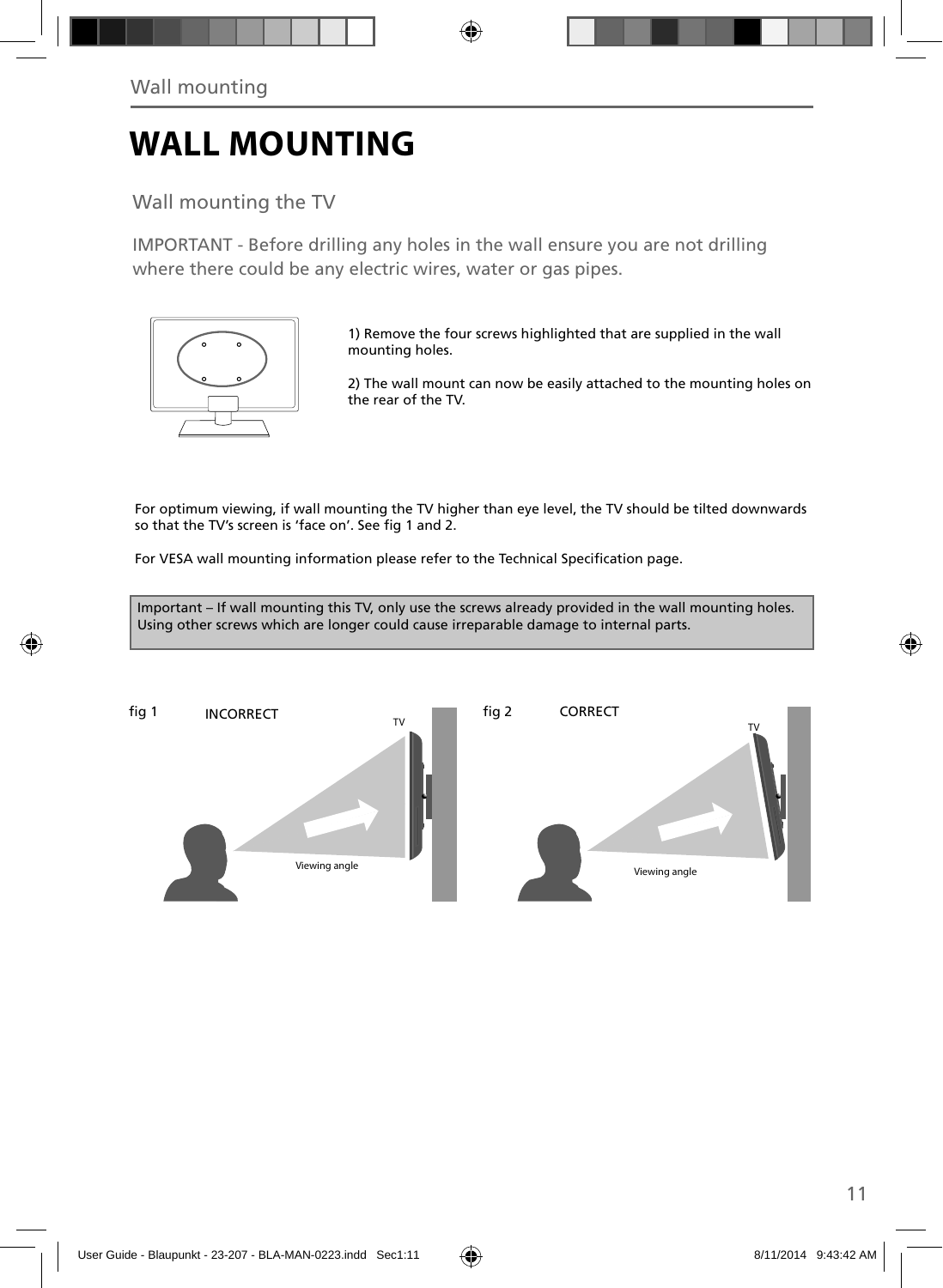## **TV BUTTONS & SOURCE MENU**

**This information is for models without built in DVD players**



- 1 Volume up and menu right **1** 1
- 2 Volume down and menu left  $\sim$  2
- 3 Programme/Channel up and menu up **B**
- 4 Programme/Channel down and menu down  $\vert$  (4
- Displays Menu/OSD 5 5
- Displays the input source menu 6 6
- 7 Standby Power On/Off **1996 1997 1998 1998 1998**

### Choosing Mode Input/Source

To switch between the different input/ connections.

A) Using the buttons on the remote control:

1) Press [SOURCE] - The source menu will appear. 2) Press  $[V]$  or  $[\Lambda]$  to select the input you require. 3) Press [OK].

B) Using the buttons on the Television:

1) Press [SOURCE].

2) Scroll up / down using CH+/ CH- buttons to the input/source you require.

3) Press Vol+ to change input/source to the one selected.

**This information is for models with built in DVD players**



 $0$   $\Omega$  $200$  $30B$  $\circ$   $\Omega$  $306$  $306$ 7  $\Omega$  $\Omega$ වි<br>9

|                       | Stop/Eject Disc                           |
|-----------------------|-------------------------------------------|
|                       | 2 Play/Pause Disc                         |
|                       | <b>B</b> Volume up and menu right         |
|                       | 4 Volume down and menu left               |
|                       | <b>S</b> Programme/Channel up and menu up |
|                       | 6 Programme/Channel down and menu down    |
| $\boldsymbol{\sigma}$ | Displays Menu/OSD                         |
|                       | 8 Displays the input source menu          |
|                       | <b>9</b> Standby Power On/Off             |



Example of Source menu depending on the TV model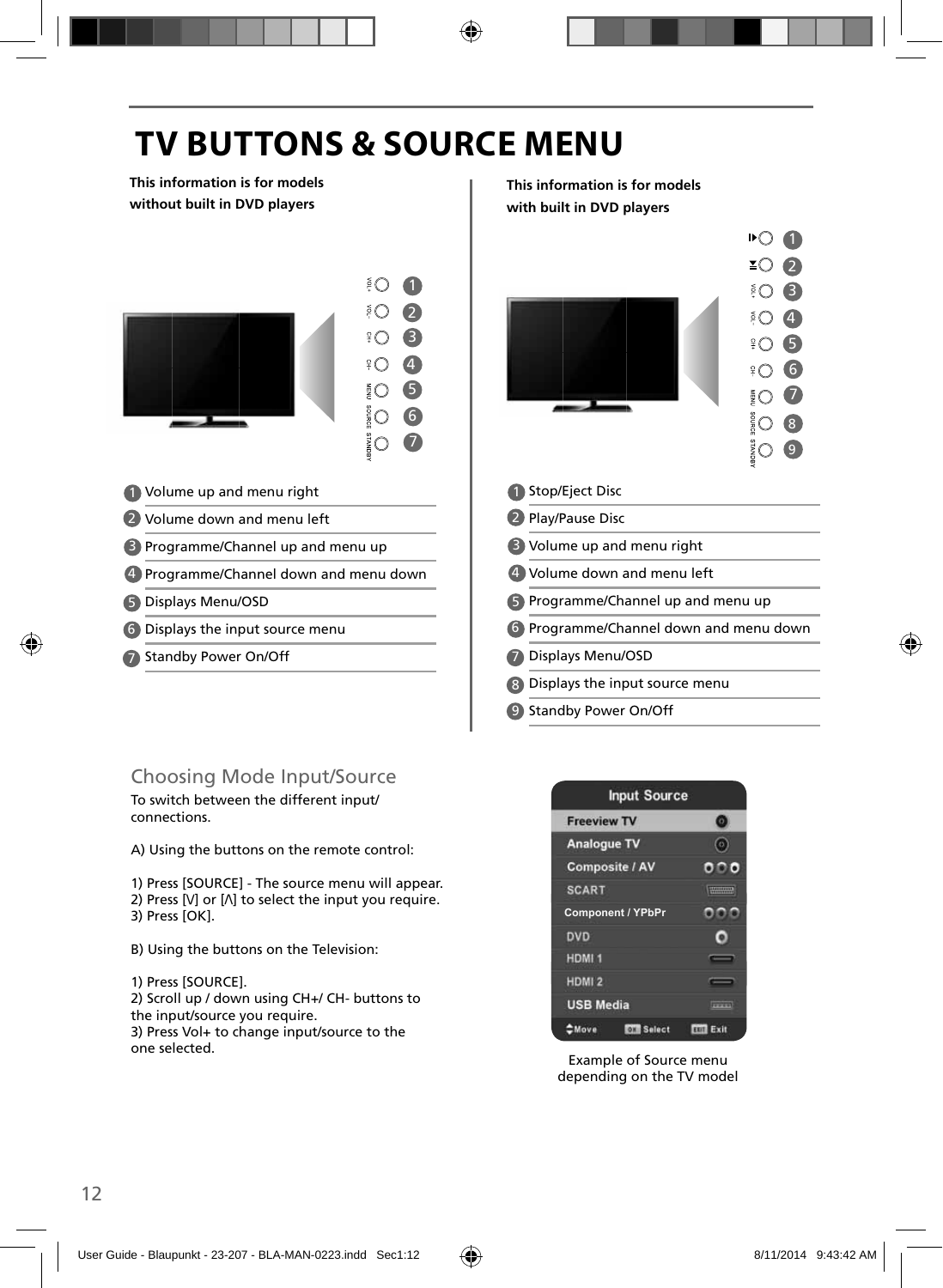## **REMOTE CONTROL**

|                   | STANDBY - Switch on TV when in standby or vice versa<br>MUTE - Mute the sound or vice versa<br>DTV - Switch to Freeview source<br>RADIO - Switch to radio whilst in Freeview source<br>USB - Switch to USB source<br>C DVD - Switch to DVD source                                                                                                                                                                                                                                                                                                                                                             |  |
|-------------------|---------------------------------------------------------------------------------------------------------------------------------------------------------------------------------------------------------------------------------------------------------------------------------------------------------------------------------------------------------------------------------------------------------------------------------------------------------------------------------------------------------------------------------------------------------------------------------------------------------------|--|
| $\mathbf{2}$      | NUMBER BUTTONS - 0 - 9 to select a TV channel directly.<br>TV GUIDE - Opens the 7 Day TV Guide (Freeview mode)<br>$\mathbb{C}$ - To return to the previous channel viewed                                                                                                                                                                                                                                                                                                                                                                                                                                     |  |
| $\vert 3 \rangle$ | VOL $(+/-)$ - To increase / decrease the sound level<br>P.MODE - Scrolls through picture mode options<br>S.MODE - Scrolls through sound mode options<br>FAV - To display favourites menu<br>$CH (+/-)$ - To increase or decrease the channel being watched<br>MENU - To display OSD menu<br>EXIT - To exit all menus<br>(A/V/4/D/OK) - Allows you to navigate the on-screen menus<br>and adjust the system settings to your preference<br>SOURCE - To display the input/source menu<br>INFO - Press once for now/next channel information<br>Press twice for programme information about current<br>programme |  |
| $\ket{4}$         | ASPECT - To switch the screen between the different picture<br>formats<br>SLEEP - Press repeatedly to cycle through the sleep options<br>AUDIO - To change the audio language (if available)<br>SUBTITLE - To switch the dialogue at the bottom of the screen<br>(on/off)<br>TEXT - To enter/exit Teletext (Analogue TV)<br>TEXT HOLD - Teletext mode - Hold current page which is<br>displayed (Analogue TV)<br>DISPLAY - To switch off the screen when listening to radio                                                                                                                                   |  |
| య⊚⊡               | TEXT/DVD ZOOM - Zoom function for Teletext and DVD<br>DIG DVD MENU/RECORD - Access the DVD root menu and USB<br>record function<br>- To restart the current chapter<br>ুন<br>To advance forward to the next chapter<br>$\odot$ - To stop the playback/Eject Disc<br>(To EJECT the disc press/hold the ■▲ button for 4 seconds)<br>(4) - To play in fast rewind mode<br>- To play in fast forward mode                                                                                                                                                                                                         |  |
|                   | - To play/pause<br>DVD SETUP/REC LIST - Opens up DVD Menu or Opens the list<br>of what has been previously recorded<br>□ ⊙ > GOTO - To go to a specific chapter<br>□ ⊙ D A-B - Press once to set point, press a second time to return<br>to point<br>⊙ ANGLE - Select different angle of DVD<br>□ ⊙ D REPEAT - To repeat playback                                                                                                                                                                                                                                                                             |  |
|                   |                                                                                                                                                                                                                                                                                                                                                                                                                                                                                                                                                                                                               |  |
|                   | For Models with Integrated DVD players                                                                                                                                                                                                                                                                                                                                                                                                                                                                                                                                                                        |  |
|                   | For Models with PVR Function                                                                                                                                                                                                                                                                                                                                                                                                                                                                                                                                                                                  |  |

For Models with USB Playback

 $\circ$ 國 RADIO USB  $\overline{2}$ 3 1 2 5  $\overline{4}$  $\ddot{\delta}$  $\overline{7}$ 8 9 TV<br>GUIDE  $\overline{O}$ Ò 3 4  $\ddot{}$ SMODE **AREA**  $\theta_p$ Δ OK D г  $\mathcal{A}^{\circ}$ tures. 4 1000  $\circ$ **DVD MENI**  $\blacksquare$ **H** m  $M$ 44 Ħ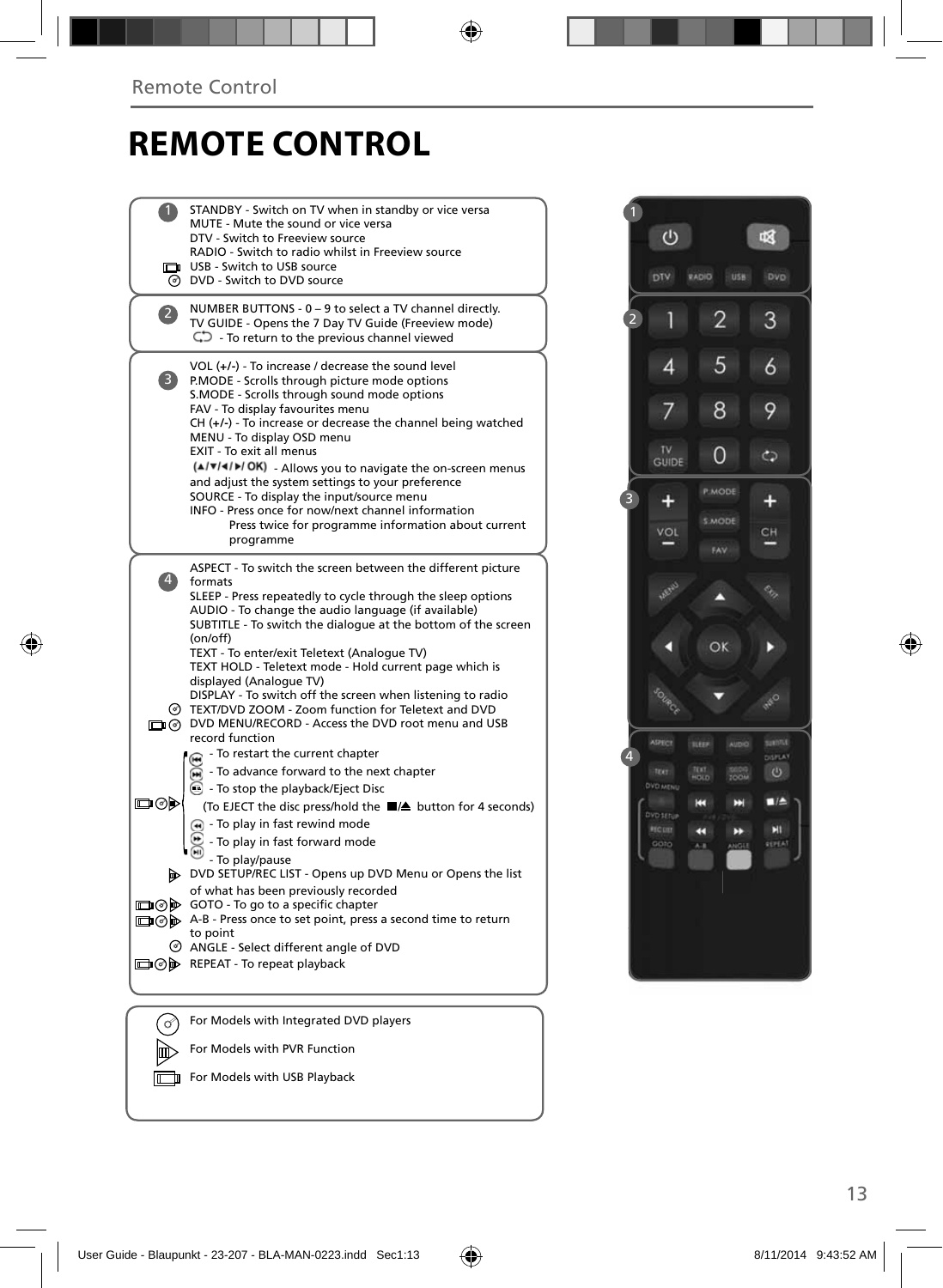# **CONNECTIONS**



| <b><i><u>RHHHHH</u>II</i></b><br><b>SCART</b> | HDM 1 | $\circledcirc$<br>VIDEO | $\circledcirc$<br>$\mathsf{R}$ | $\circledcirc$<br>L | $\circledcirc$<br>Y. | $\circledcirc$<br>Pb | $\circledcirc$<br>Pr. | ⊚<br>RF IN |  |
|-----------------------------------------------|-------|-------------------------|--------------------------------|---------------------|----------------------|----------------------|-----------------------|------------|--|
| 45                                            |       |                         |                                |                     |                      |                      |                       |            |  |

|     |       |                   | o.              |
|-----|-------|-------------------|-----------------|
| USB | HDM 2 | <b>CI CARD IN</b> | <b>EARPHONE</b> |
|     |       |                   |                 |

|   | <b>SCART</b>      | <b>SCART</b> input                                              |
|---|-------------------|-----------------------------------------------------------------|
| B | HDMI <sub>1</sub> | <b>HDMI</b> input                                               |
|   | Video             | Component / Video input                                         |
|   | R/L               | R/L Audio shared for<br>Video/Composite and<br>component/ YPbPr |
| E | YPbPr             | HD input (Ypbpr)                                                |
|   | <b>RFIN</b>       | RF / TV Aerial Input                                            |
| G | <b>USB</b>        | USB port                                                        |
| H | HDMI <sub>2</sub> | <b>HDMI</b> input                                               |
|   | CI CARD IN        | Common Interface module                                         |
|   | <b>EARPHONE</b>   | Earphone socket                                                 |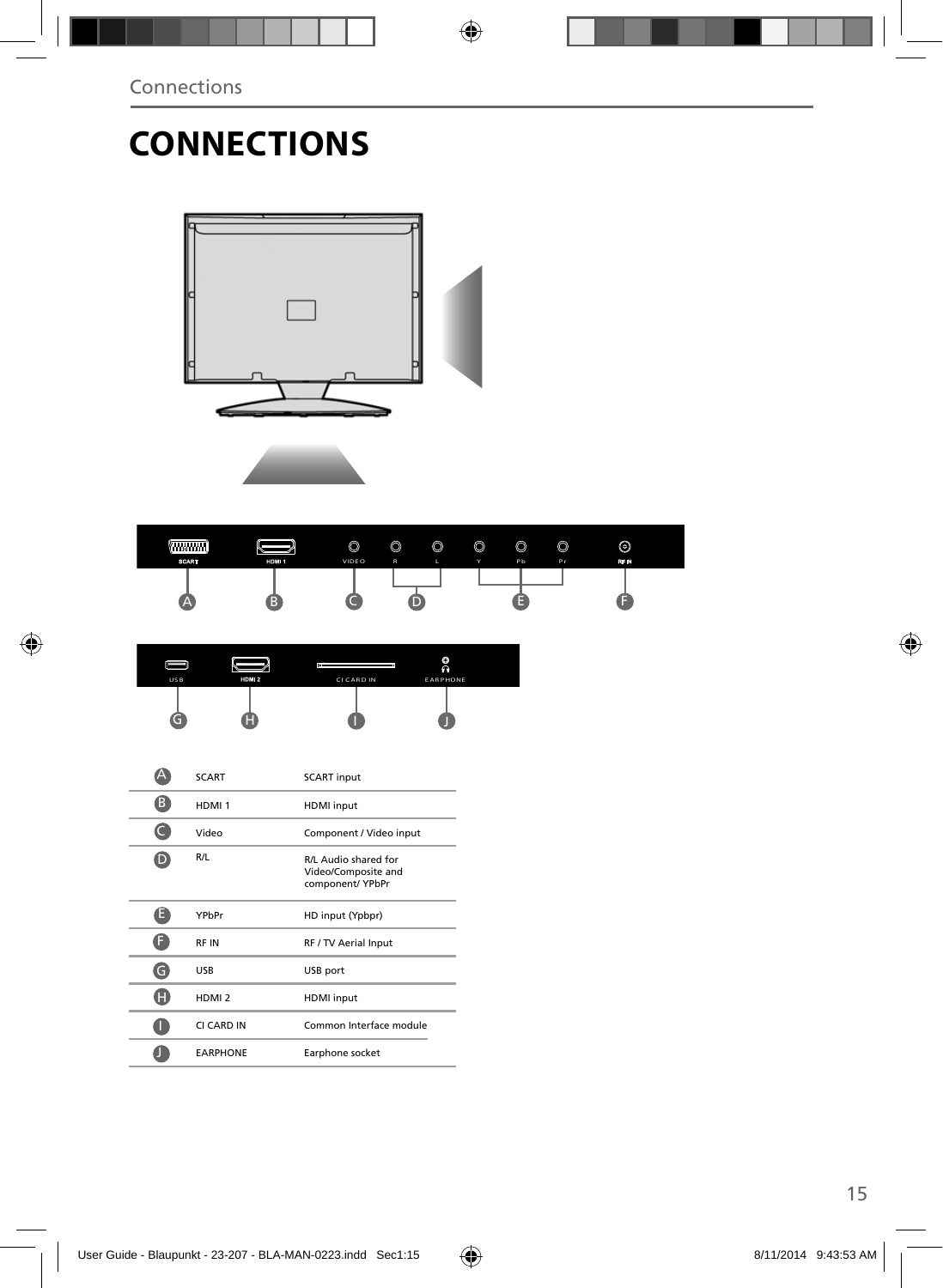## **CONNECTIONS**

Note: Connecting cables are shown for example only and may not be included. Please check 'What Is Included In The Box' page.

### Connecting to a device with Composite AV/Video output

TV Source should be set to Video



### Connecting to a device with SCART output

### TV Source should be set to SCART



### Connecting to a device with HDMI output

A HDMI cable can output both video and audio and enables you to enjoy digital-quality video and audio with minimal loss of quality.

TV Source should be set to the corresponding HDMI port (HDMI 1, HDMI 2 etc)



Note: This model TV can not be used as a PC/laptop monitor via the HDMI input. The HDMI Input is provided to view digital content with compatible external devices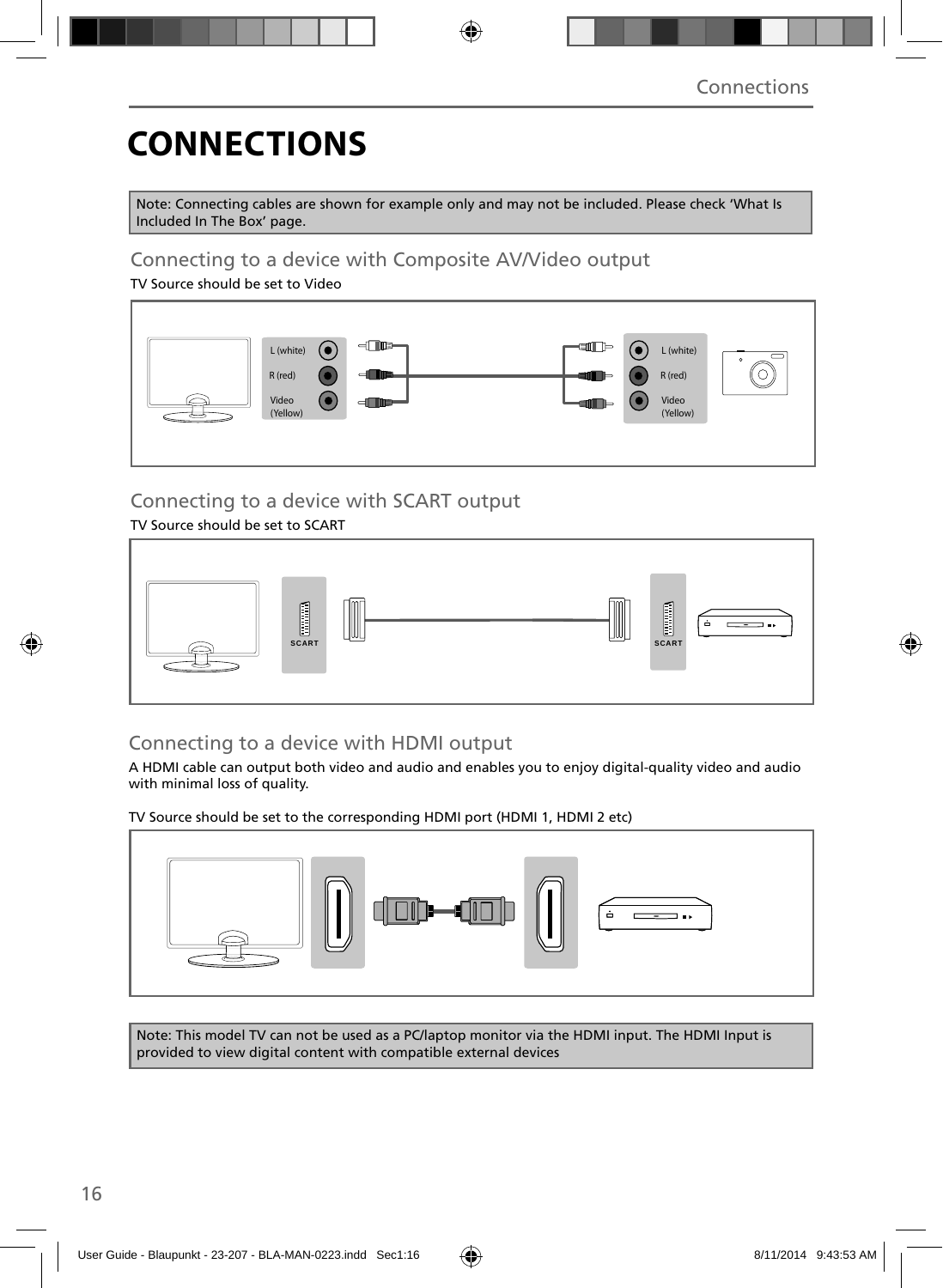# **CONNECTIONS**

### Connecting to a device with Component/YPbPr output

If you are supplied with a cable from the device which has RED, GREEN, BLUE, RED & WHITE connectors you must connect via Component (for picture) and by phono cable (for sound).

TV Source should be set to Component.



Connecting to an external audio device (Amplifiers, Surround Sound, Sound Bars etc)

When connecting via the TV's 3.5mm Earphone output, this will disable the TV speakers.

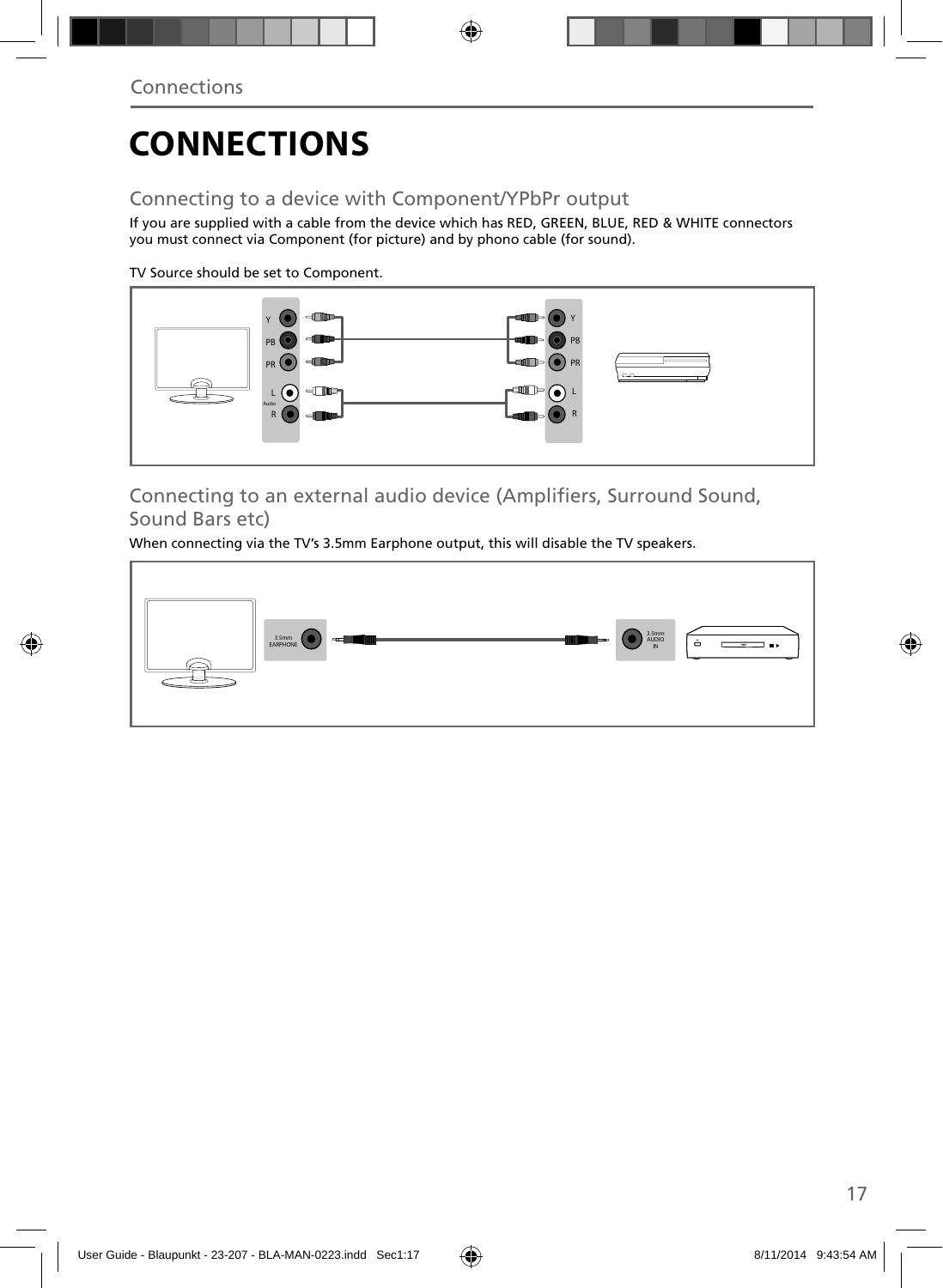## **CHANNEL MENU**





To access this menu, press [MENU] button on the remote control. To enter a menu press [OK]

If you wish to make changes to any of the default settings, use the scroll  $\Box \blacktriangledown \blacktriangleright \blacktriangleleft$  buttons. To confirm any settings press [OK] button. To exit this menu at anytime, press [EXIT] button.

Auto Tuning - Allows you to retune the television for all digital channels, digital radio stations and

#### analogue channels

Analogue Manual Tuning - Allows you to manually tune your analogue signal

Freeview Manual Tuning - Allows you to manually tune your digital signal

Channel Edit - Allows you to delete, move, skip and add favourite channels

| <b>Channel Edit</b>                   |            |  |  |  |  |  |
|---------------------------------------|------------|--|--|--|--|--|
| BBC <sub>1</sub><br>9                 | onv        |  |  |  |  |  |
| BBC <sub>2</sub><br>2                 | otv        |  |  |  |  |  |
| 3<br>ITV1                             | otv        |  |  |  |  |  |
| Channel 4<br>4                        | otv        |  |  |  |  |  |
| five<br>5                             | otv        |  |  |  |  |  |
| BBC <sub>3</sub><br>6                 | <b>DTV</b> |  |  |  |  |  |
| 7 BBC4                                | onv        |  |  |  |  |  |
| IV2<br>R                              | onv        |  |  |  |  |  |
| SKY1<br>g                             | onv        |  |  |  |  |  |
| <b>10 SKY2</b>                        | otv        |  |  |  |  |  |
| Delete<br><sup>#</sup> FreeTV<br>Move | Skip       |  |  |  |  |  |
| <b>O</b> Fav<br>OK Select             | Manu Back  |  |  |  |  |  |

Schedule List - Lists your programme reminders

Signal Information - Allows you to view signal frequency, signal quality and signal strength CI Information - Pay per view services require a "smartcard" to be inserted into the TV. If you subscribe to a pay per view service the provider will issue you with a 'CAM' and a "smartcard". The CAM can then be inserted into the COMMON INTERFACE PORT (CI Card In)

Tip: If you do not press any buttons for 30 seconds, the menu will automatically exit. You can change the length of time before the menu exits automatically - see 'OSD Timer' in the Time Menu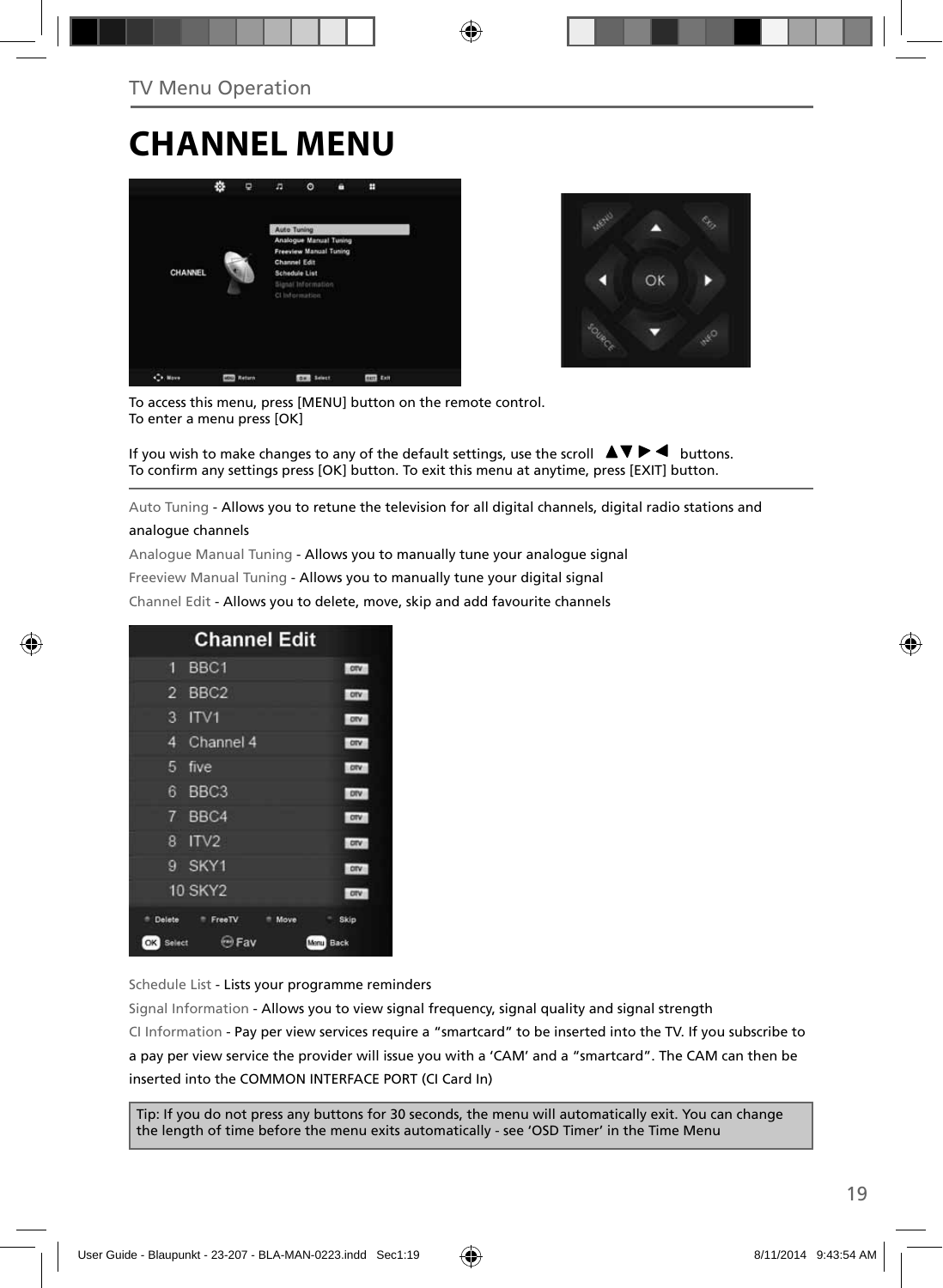## **PICTURE MENU**





To access this menu, press [MENU] button on the remote control and scroll right. To enter a menu press [OK]

If you wish to make changes to any of the default settings, use the scroll  $\Box \blacktriangleright \blacktriangleleft$  buttons. To confirm any settings press [OK] button. To exit this menu at anytime, press [EXIT] button.

| Figure Mode - Choose from the following presets. |                                                            |  |  |  |
|--------------------------------------------------|------------------------------------------------------------|--|--|--|
| Dynamic                                          | Recommended settings for fast moving pictures              |  |  |  |
| Standard                                         | <b>Standard settings</b>                                   |  |  |  |
| Mild                                             | Set to be lighter in colour and less bright                |  |  |  |
| Personal                                         | Lets you manually alter all the settings                   |  |  |  |
| Economy                                          | Power saving mode which reduces the energy used by up to   |  |  |  |
|                                                  | 25% (by reducing the power to the LED/LCD panel).          |  |  |  |
|                                                  | In Economy mode, the TV will switch itself to Standby mode |  |  |  |
|                                                  | after 3-5 hours in the event that the TV buttons or remote |  |  |  |
|                                                  | control buttons are not pressed (change the picture mode   |  |  |  |
|                                                  | to another setting to de-activate this function)           |  |  |  |

**Picture Mode** - Choose from the following presets:

You can make the following adjustments in **Personal** mode:

Contrast - Switch the balance between black and white.

Brightness - Increase or decrease the brightness of the picture.

Colour - Increases the colour from black and white.

Tint - Lets you increase or decrease the level of tint within the picture

(only available in VGA/PC source mode).

Sharpness - Increase or decrease the sharpness of the picture.

#### **Colour Temperature** Choose from the following presets:

| Normal | Default settings                  |
|--------|-----------------------------------|
| Warm   | Increases red within the picture  |
| Cold   | Increases blue within the picture |

**Noise Reduction** - Choose from the following presets:

| $\Omega$ | Turns noise reduction off  |
|----------|----------------------------|
| Low      | Minor system adjustment    |
| Middle   | Medium system adjustments  |
| High     | Maximum system adjustments |
|          |                            |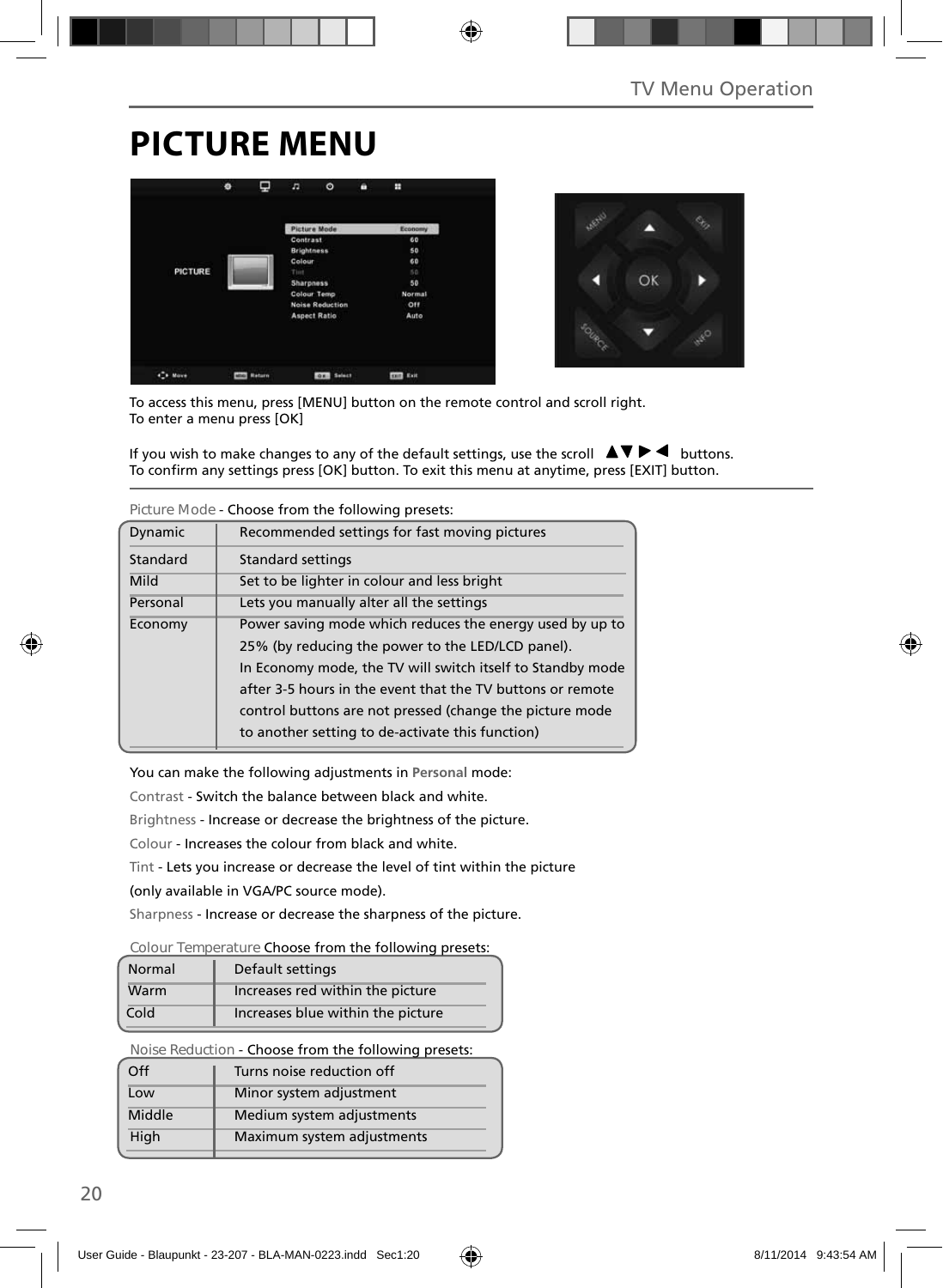## **PICTURE MENU**





To access this menu, press [MENU] button on the remote control and scroll right. To enter a menu press [OK]

If you wish to make changes to any of the default settings, use the scroll  $\Box \Box \blacktriangleright \blacktriangleleft$  buttons. To confirm any settings press [OK] button. To exit this menu at anytime, press [EXIT] button.

Aspect Ratio - Within the UK the picture format varies depending on the channel/broadcast. There are a

number of different options to best meet your needs

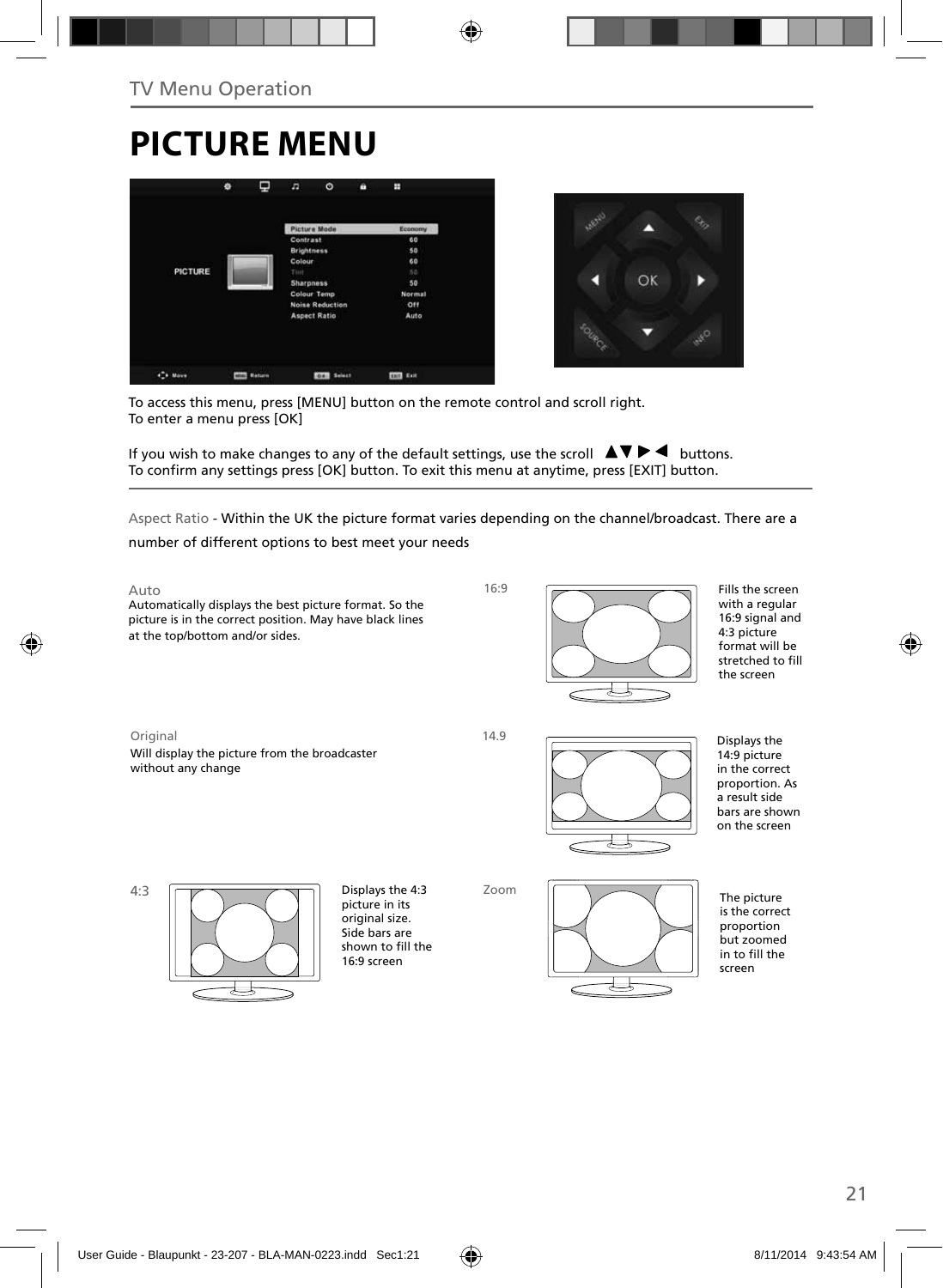## **SOUND MENU**





To access this menu, press [MENU] button on the remote control and scroll right. To enter a menu press [OK]

If you wish to make changes to any of the default settings, use the scroll  $\Box \blacktriangleright \blacktriangleleft$  buttons. To confirm any settings press [OK] button. To exit this menu at anytime, press [EXIT] button.

| Sound Mode - Choose from the following presets |  |
|------------------------------------------------|--|
|------------------------------------------------|--|

| Standard     | Default settings                        |  |
|--------------|-----------------------------------------|--|
| <b>Music</b> | Emphasises music over voices            |  |
| Movie        | Provides live and full sound for movies |  |
| Sports       | Emphasises sound for sports             |  |
| Personal     | Selects your personal sound settings    |  |

 **Tip:** Treble and bass levels can only be adjusted when the sound mode 'Personal' is selected.

Treble - To adjust the amount of high frequency within the sound

Bass - To adjust the amount of low frequency within the sound

Balance - To switch the sound between the left and right speakers

Auto Volume Level (AVL) - When 'on' is selected, the volume will attempt to stay at a constant level

#### regardless of TV programme and advertisements

Digital Output - This is the digital COAX Audio output. Choose from the following options:

| Off        | To turn off Digital Output                                                            |  |
|------------|---------------------------------------------------------------------------------------|--|
| Auto       | Selects the best settings automatically                                               |  |
| <b>PCM</b> | Select this option if you are connecting to a Stereo Hi-fi via coax cable (Pulse-code |  |
|            | modulation (PCM) is a digital representation of an analogue signal)                   |  |

Audio Description - This allows the user to increase and decrease the AD (Audio Description) volume level. (Audio Description is a service available on certain programmes. It provides a description of what is

happening during the selected programme for a person who is visually impaired)

Audio Delay - Enables the user to adjust setting to sync picture and audio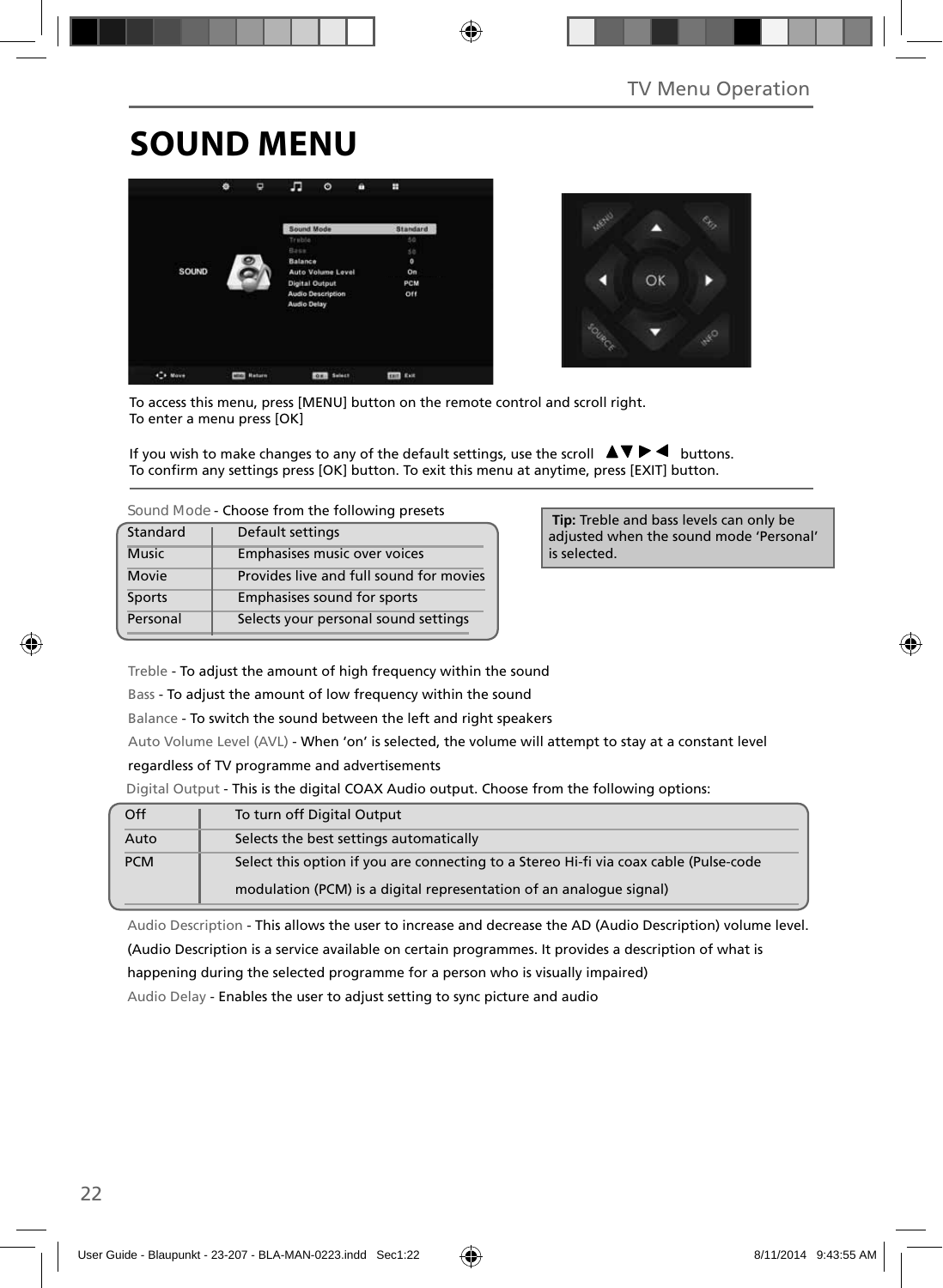## **TIME MENU**





To access this menu, press [MENU] button on the remote control and scroll right. To enter a menu press [OK]

If you wish to make changes to any of the default settings, use the scroll  $\blacktriangle \blacktriangledown \blacktriangleright \blacktriangleleft$  buttons. To confirm any settings press [OK] button. To exit this menu at anytime, press [EXIT] button.

Clock - Shows the date and time

Off Time - Allows you to set a specific time for your TV to turn off

On Time - Allows you to set a specific time for your TV to turn on, the channel it will then display, the

source it will be on and also the volume. This function can then be toggled to repeat every day or a

certain day (the TV must be in standby mode for this to be effective)

Time Zone - Change your current time zone

Sleep Timer - Lets you set the sleep timer so the television automatically switches off after a set amount of

time. Off -> 10min -> 20min -> 30min -> 60min -> 90min -> 120min -> 180min -> 240min

Auto standby - Set Auto standby between 3 hours, 4 hours and 5 hours (to turn off this function you must exit Home Mode in the Picture Menu)

OSD Timer - Lets you adjust the amount of time the On Screen Menu stays on the screen before disappearing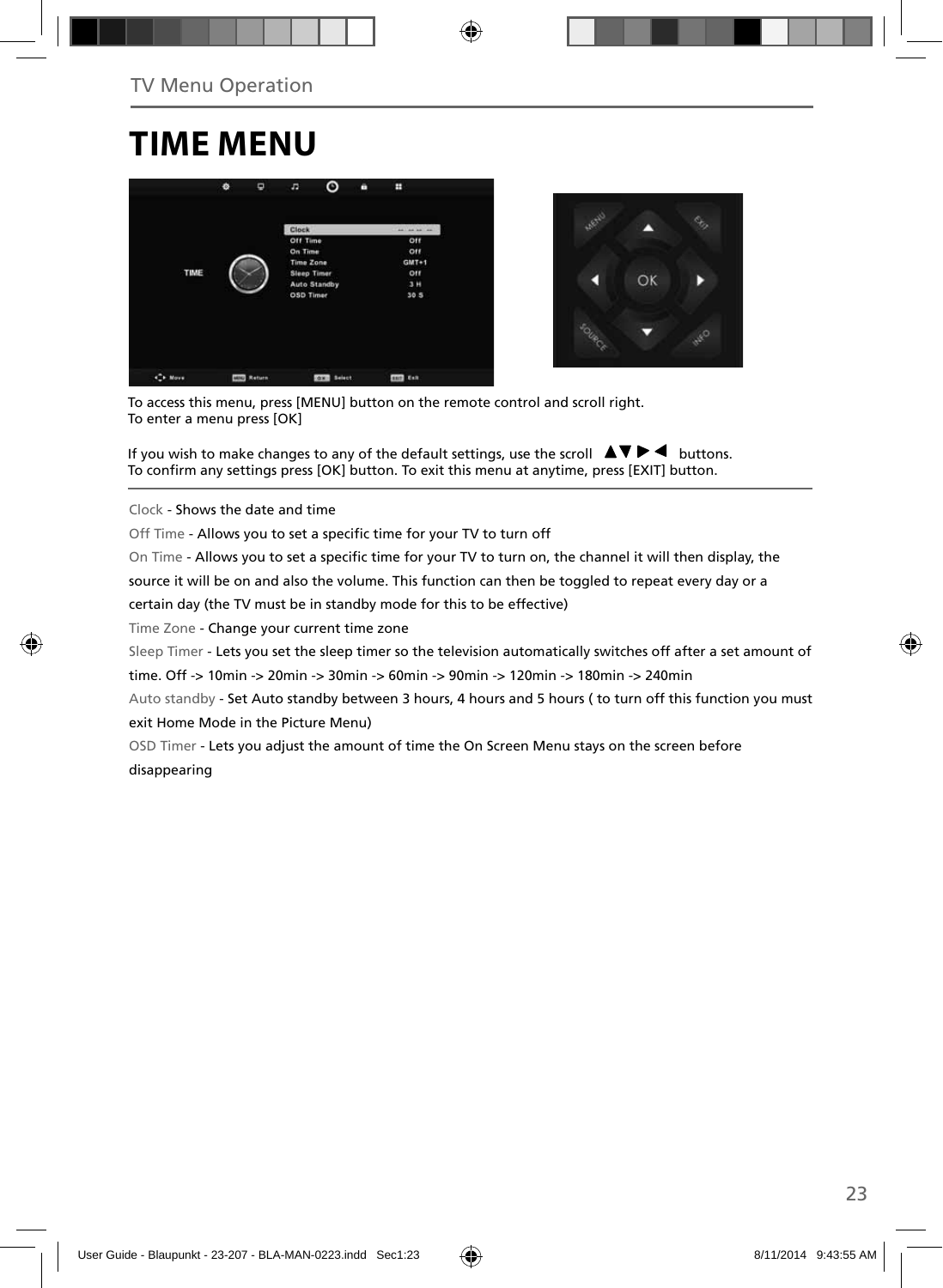## **SYSTEM/HOTEL LOCK MENU**





To access this menu, press [MENU] button on the remote control and scroll right. To enter a menu press [OK]

If you wish to make changes to any of the default settings, use the scroll  $\Box \blacktriangledown \blacktriangleright \blacktriangleleft$  buttons. To confirm any settings press [OK] button. To exit this menu at anytime, press [EXIT] button.

System/Hotel Lock - Allows you to lock or unlock the menu. You will be asked to enter a 4 digit password

Use the **◄** button to quit the password input or use the **►** button to clear. Default password is 0000.

TV Button Lock - Allows you to lock the buttons on the side of the TV set

Parental Guidance - Allows you to set the rating to block certain content based on age information

Default Source - Allows the user to set the default source. The default source is the source the TV starts on when first switched on

Default Channel - Allows the user to set a channel as the default channel on the Digital source. The

default channel is the channel the TV starts on when first switched on

Source Lock - Allows you to lock the source menu

Channel Lock - Allows you to lock certain channels manually

Max Volume - Allows you to adjust and set the maximum volume

Change Password - Allows you to change the password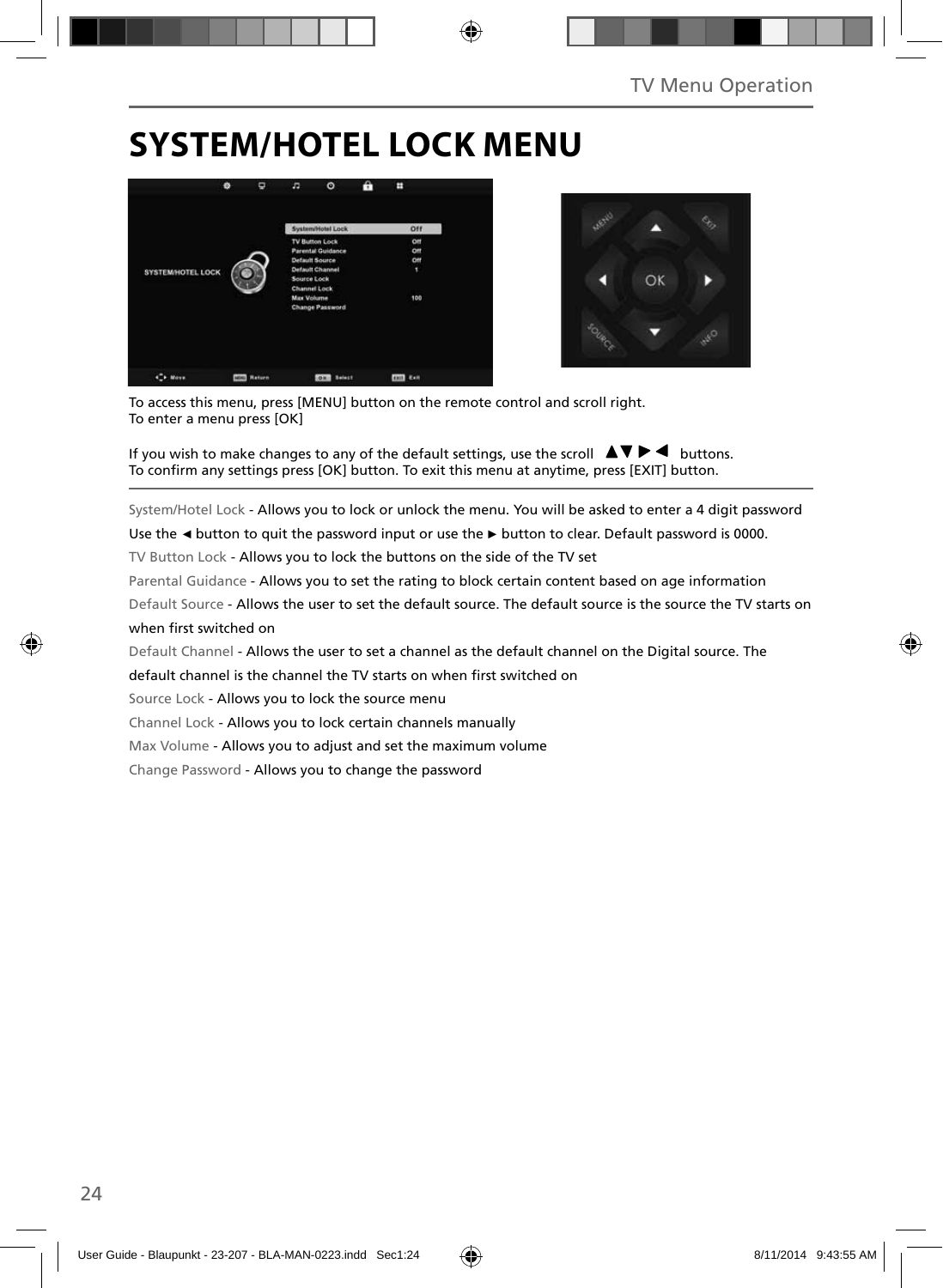## **SETUP MENU**





To access this menu, press [MENU] button on the remote control and scroll right. To enter a menu press [OK]

If you wish to make changes to any of the default settings, use the scroll  $\Delta \nabla \blacktriangleright$   $\blacktriangleleft$  buttons. To confirm any settings press [OK] button. To exit this menu at anytime, press [EXIT] button.

Language - Allows you to change the language of the menu

Audio Language - Shows the current audio language

Subtitle Language - Shows the current subtitle language

Hearing Impaired - This allows the user to turn on the Hearing Impaired function, this produces subtitles

on the screen which provide a description of what is happening during the selected program.

PVR File System - Allows you to view the format and performance of a USB key

Blue Screen - Changes the background when there is no input between clear and a blue background (Only available on some sources)

First Time Installation - Allows you to access the First Time Installation menu and retune the TV set Reset TV - This resets the menus to factory settings and clears all the TV channels from the television. Software Update (USB) - From time to time we may release new firmware to improve the operation of the television (available to download). This menu lets you install the new software/firmware onto the television. Further details of how to do this will be issued with the firmware. Contact the helpline or refer to the 'product support' section of the website

HDMI CEC (Consumer Electronic Control) - Allows HDMI devices to control each other and allows the user to operate multiple devices with one remote control. (only available with compatible devices) LED Status - Allows the user to switch the LED Power indicator light ON or OFF, when the TV is being operated. (When this option is set to OFF the LED Power indicator light will flash when the remote control is used)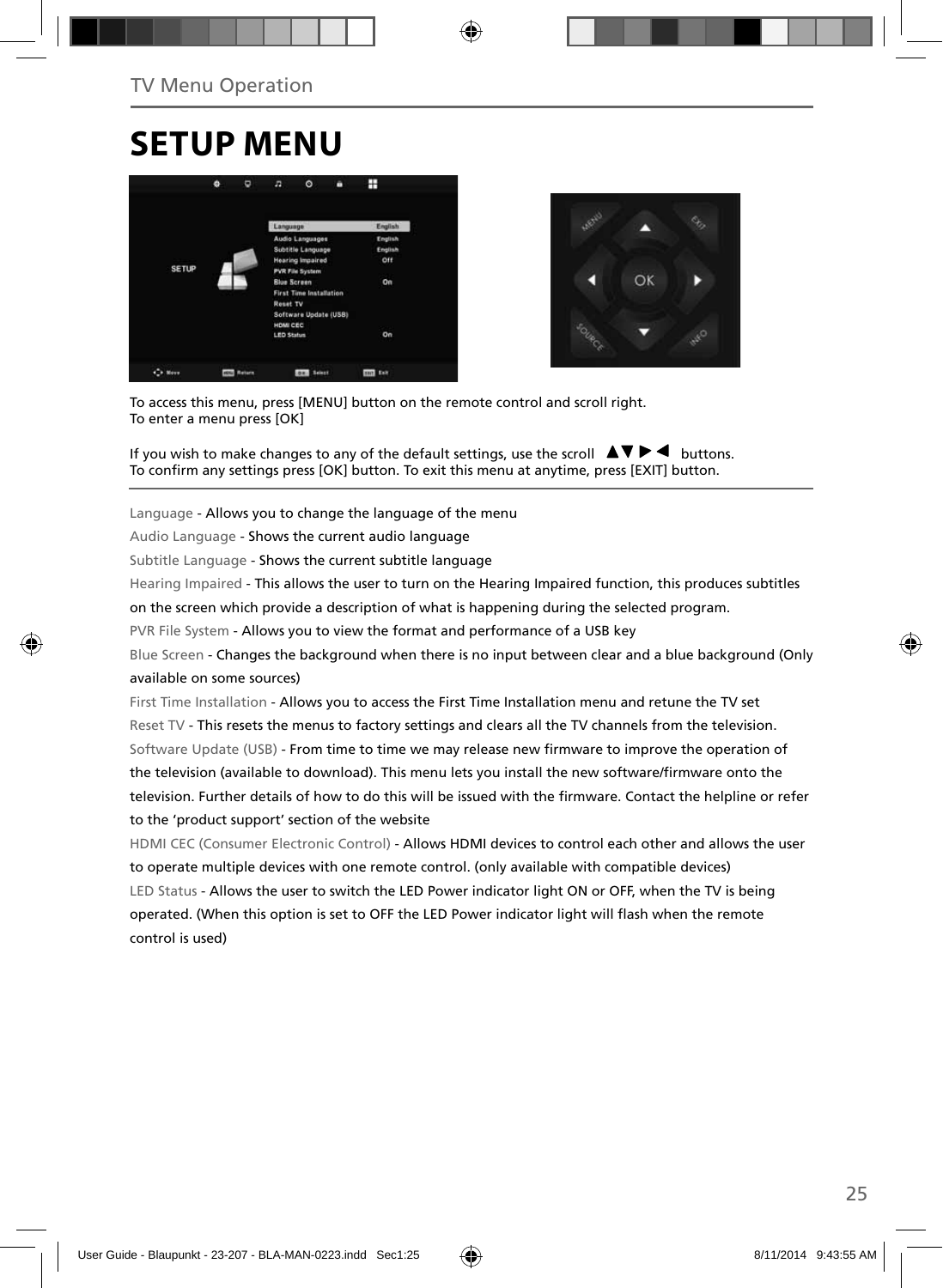### **DVD SETUP**

**(Applies to models with built in DVD player)**





To enter this menu please ensure the TV is in DVD source & press [DVD SETUP]

If you wish to make changes to any of the default settings, use the scroll  $\Box \Box \Box$  buttons. To confirm any settings press [OK] button. To exit this menu at anytime, press [DVD SETUP] button.

**TV Display** - Choose from the following options

| (4:3 Pan scan) | PS Traditional picture format, often used on old film                         |  |
|----------------|-------------------------------------------------------------------------------|--|
|                | 4:3 Letter box   LB Traditional picture which has been adapted for widescreen |  |
| Wide           | 16:9 Widescreen picture format                                                |  |

**Speaker Setup** - Choose from the following options

| LT/RT  | Converts from multi-channel sound to mono   |
|--------|---------------------------------------------|
| Stereo | Converts from multi-channel sound to stereo |

**Dual Mono** - Choose from the following options

| Stereo   | Outputs 2 channels of sound both left and right                  |  |  |
|----------|------------------------------------------------------------------|--|--|
| Mono L   | Outputs left side sound                                          |  |  |
| Mono R   | Outputs right side sound                                         |  |  |
| Mix Mono | Outputs a single channel of sound but mix between right and left |  |  |

**Dynamic Range** - This is the difference between the quietest and loudest sounds. This setting works only with DVD discs recorded in Dolby digital.

| Full | Set this to listen with the range recorded on the disc                              |
|------|-------------------------------------------------------------------------------------|
| 3/4  | Set this to listen with a range equivalent to a normal television                   |
| 1/2  | Set this to listen with a smaller difference between the maximum and minimum volume |
| 1/4  | Set this to listen with a smaller difference between the maximum and minimum volume |
| Off  | Set dynamic range to off                                                            |

**TV Type** - Choose from the following options

| PAL         | For discs from UK/Europe, Asia, Australia etc |
|-------------|-----------------------------------------------|
| Multi       | For both NTSC and PAL                         |
| <b>NTSC</b> | For discs from North America, Japan etc       |
|             |                                               |

**Default** - Choose from the following options

Reset Resets all options in the 'DVD setup' menu back to the default settings

Tip: This TV/DVD player is pre-set to play Region 2 DVDs. In the event you wish to use the TV/DVD in another country that uses different region discs, please visit www.umc-uk.co.uk. Select 'Product Support', 'Changing Region'.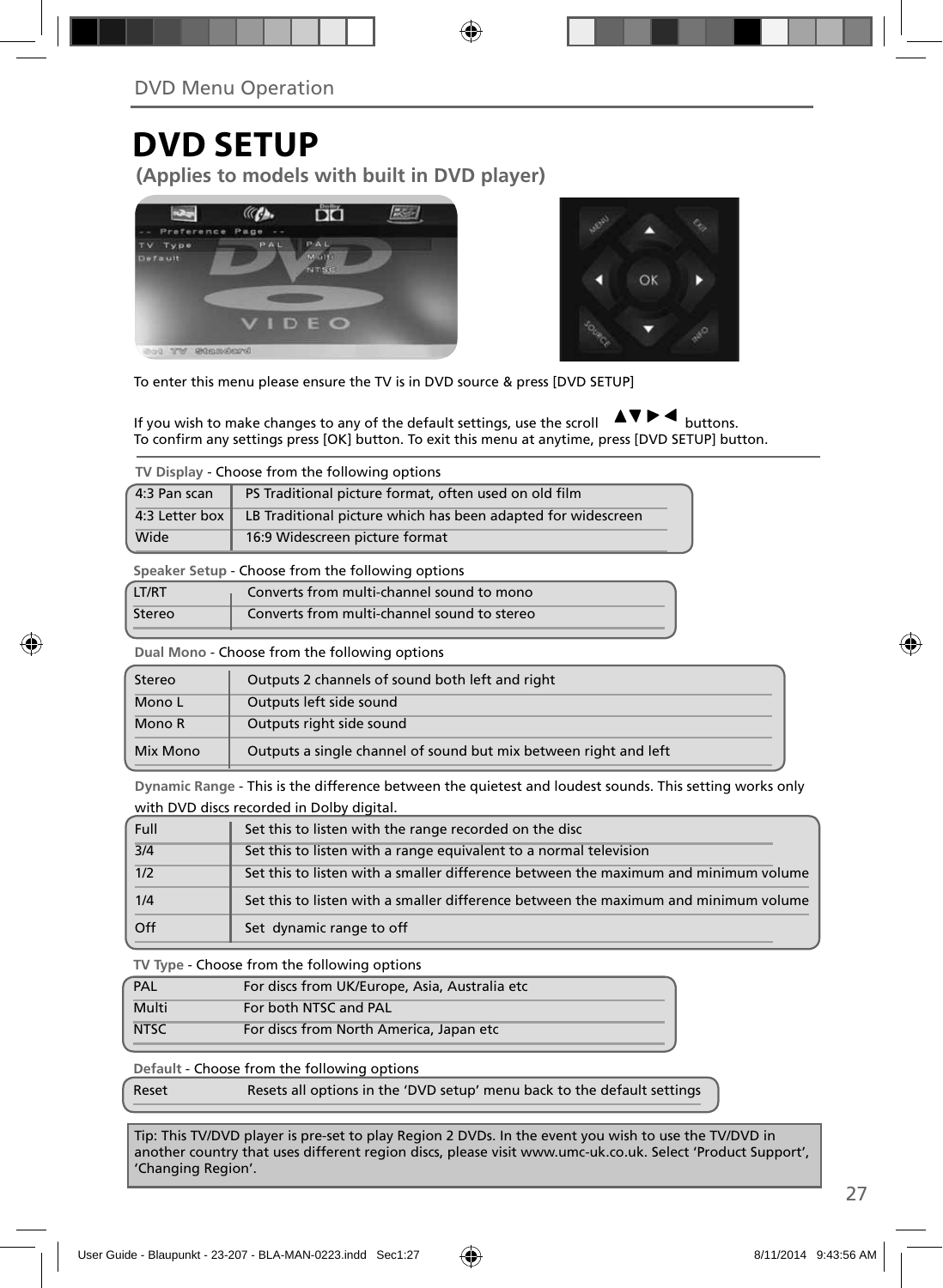# **7 DAY TV GUIDE**

TV Guide is available in Freeview TV mode. It provides information about forthcoming programmes (where supported by the Freeview channel). You can view the start and end time of all programmes and on all channels for the next 7 days and set reminders.

1) Press [TV GUIDE]. The following 7 Day TV Guide will appear..

| 7 Day TV GUIDE                                                                                                                                                                                                                                                                                                                                 |                    |                                 |                                 |
|------------------------------------------------------------------------------------------------------------------------------------------------------------------------------------------------------------------------------------------------------------------------------------------------------------------------------------------------|--------------------|---------------------------------|---------------------------------|
| 10 Years Younger: The Challenge<br>Season <sub>2</sub><br>Support worker Janice Cassidy's lifestyle of long working hours and a penchant for tanning<br>has taken its toll, while the stress of bringing up two daughters and heavy smoking has<br>affected interior designer Shere Morady. Surgeon Jan Stanek and the team set out to provide |                    |                                 |                                 |
|                                                                                                                                                                                                                                                                                                                                                |                    |                                 | 04 Aug 2010 10:42               |
| BBC1                                                                                                                                                                                                                                                                                                                                           | 05:00-06:00        | 10 Years Younger: The Challenge |                                 |
| BBC <sub>2</sub>                                                                                                                                                                                                                                                                                                                               | 06:00-06:30        | The Simpsons                    |                                 |
| ITV <sub>1</sub>                                                                                                                                                                                                                                                                                                                               | 06:30-07:00        | <b>Hollyoaks</b>                |                                 |
| Channel 4                                                                                                                                                                                                                                                                                                                                      | 07:00-08:00        | Channel 4 News                  |                                 |
| five                                                                                                                                                                                                                                                                                                                                           | 08:00-09:00        | How to Look Good Naked          |                                 |
| BBC <sub>3</sub>                                                                                                                                                                                                                                                                                                                               | 09:00-10:00        |                                 | Newlyweds: The One Year Itch    |
| BBC4                                                                                                                                                                                                                                                                                                                                           | 10:00-11:15        | <b>Big Brother</b>              |                                 |
| ITV <sub>2</sub>                                                                                                                                                                                                                                                                                                                               | 11:15-11:45        | The Big Bang Theory             |                                 |
| Record                                                                                                                                                                                                                                                                                                                                         | Remind<br>ove View | Prev Day<br><b>D</b> Display    | Next Day<br>Exit<br><b>EXIT</b> |

2) Navigate through the menu using  $\blacktriangle \blacktriangledown \blacktriangleright \blacktriangleleft$ 

You can now: Record a programme by pressing RED (USB device must be connected) Set a reminder by pressing GREEN View a previous day by pressing YELLOW View the next day by pressing BLUE

3) Press [EXIT] to exit the 7 day TV Guide.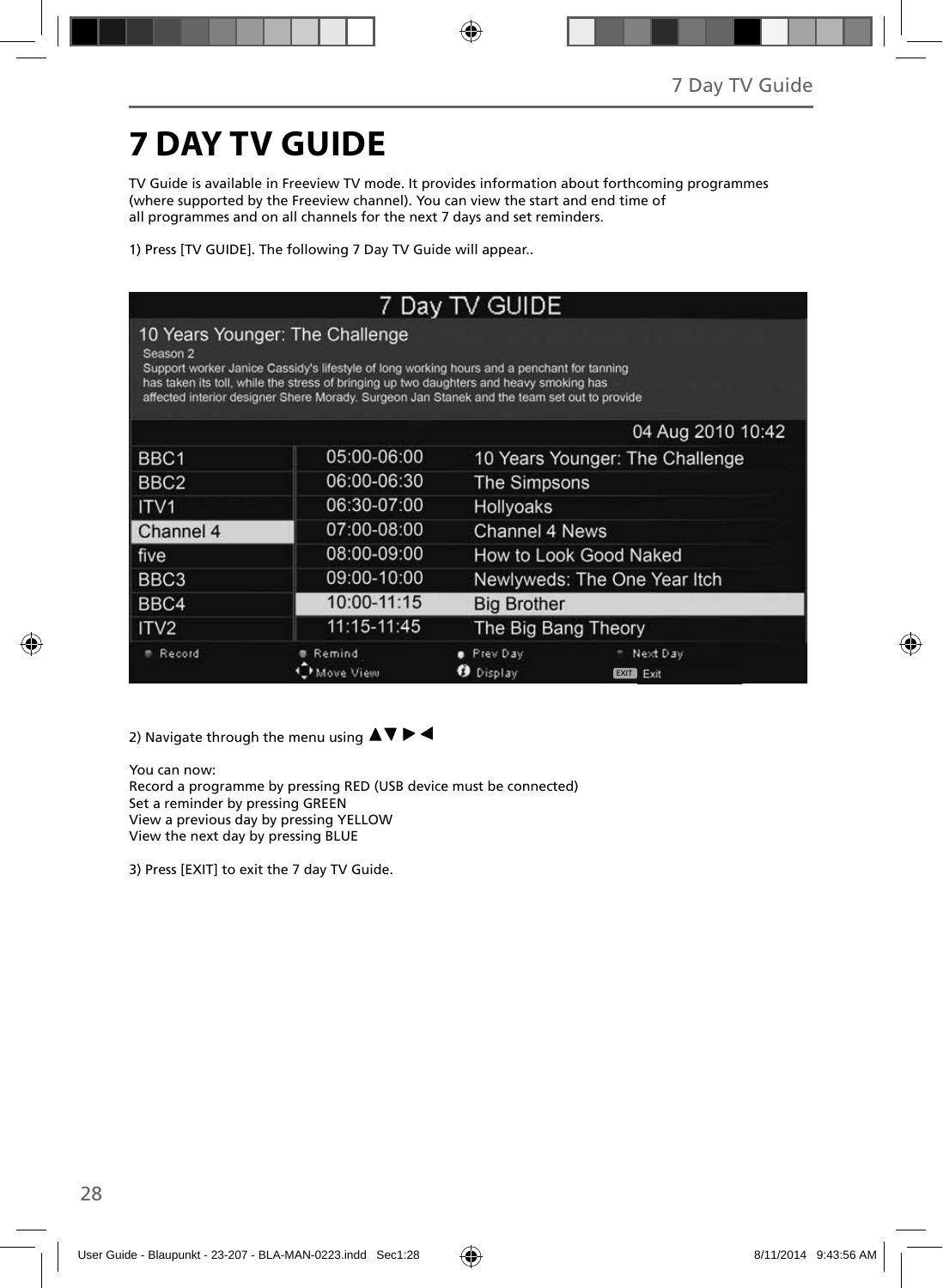## **USB RECORD - DIGITAL/FREEVIEW MODE**

USB RECORD – DIGITAL/FREEVIEW MODE

Built into this television is a USB record facility. This function is available in Digital/Freeview mode when used in conjunction with a compatible USB memory stick or USB hard drive. The benefits of this are as follows:

- Pause live TV and then playback, fast forward and rewind (up to live TV)
- One button record, if you decide you want to record the current programme
- Easy programmable recording from the 7 day TV Guide
- Record TV and watch/listen back on your computer/laptop

Due to the nature of the product, it is necessary to use a high speed USB memory stick (as the TV reads from and writes to the memory stick at the same time, some memory sticks may not be suitable)

You can purchase high speed memory sticks from some computer stores, alternatively, we have a selection of tested and compatible memory sticks available to purchase directly from the helpline/web site.

Minimum Specification - USB Memory Stick

| <b>Read Speed</b>  | 20 MB/s (Mega Byte Per Second) |  |
|--------------------|--------------------------------|--|
| <b>Write Speed</b> | 6 MB/s (Mega Byte Per Second)  |  |

**If you wish to use a USB portable hard drive larger than 32GB, please refer to the FAQ section at the rear of this user guide.**

### Pause Live TV (Time Shift)

Pausing Live TV is very simple.



 $(W)$  - Press the play/pause button and the television will pause and the live content will be recorded. To resume watching press play/pause again.

- Press fast forward to go forward in a recording (i.e. to skip adverts)

 - Press fast rewind to go back in a recording (i.e. if you fast forwarded too far)

Tip: When you switch the TV to standby or change channel the Time Shift memory is wiped. To restart time shift you must press play/pause button.

### One Button Record

At any point in time you may decide to record the current channel that you are watching. To do this you need to press the red button highlighted below.



Tip: This television contains one TV tuner, therefore it can only record the channel you are watching or record one channel while the television is in standby mode.

Note: USB record function is only avilable in Digital/Freeview TV mode. Due to copyright laws and illegal copying/recording it is not possible to record to/from any other input/output source.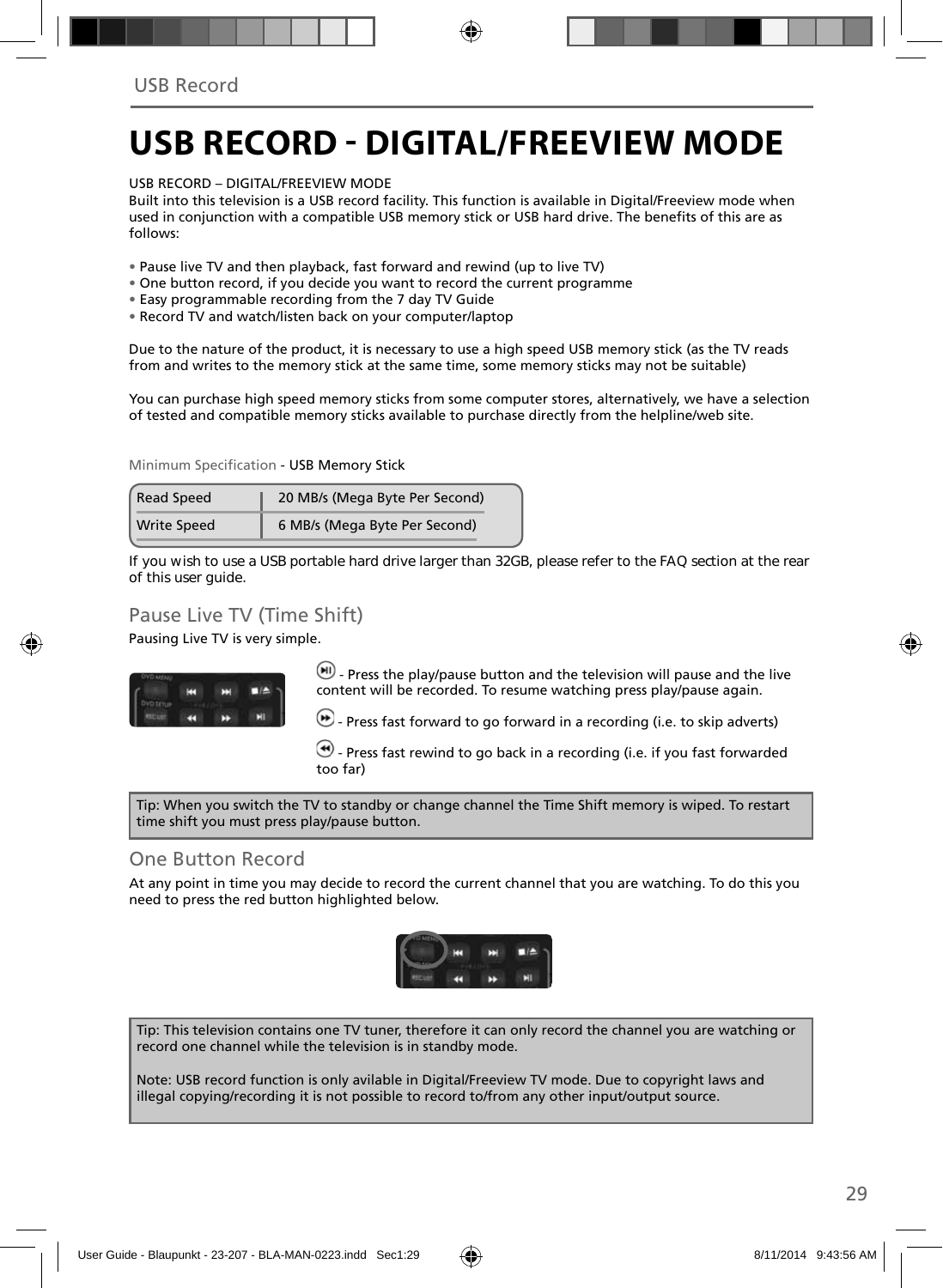## **USB MODE/MEDIA PLAYER**

USB mode offers playback of various different types of content that you have saved on your USB Memory Stick.

On switching to USB source the above menu screen will appear. The content will be divided into Photo, Music, Movie and Text based on file type.



1) You can navigate through the menus using the scroll  $\blacktriangle \blacktriangledown \blacktriangleright \blacktriangleleft$  buttons. To confirm the item you wish to play/view press [OK] button.



2) Select the drive you require. (If your drive only has 1 partition you will only see 1 item).



3) You can now access the item. Press OK to view. 4) While viewing you control the item using



or by pressing (i) and using  $\Delta \nabla \blacktriangleright$   $\blacktriangle$  and (OK)



**Tip:** If you experience a playback issue, please ensure the files being used are the correct format (example - the picture plays but no sound) See technical specification page for compatible file types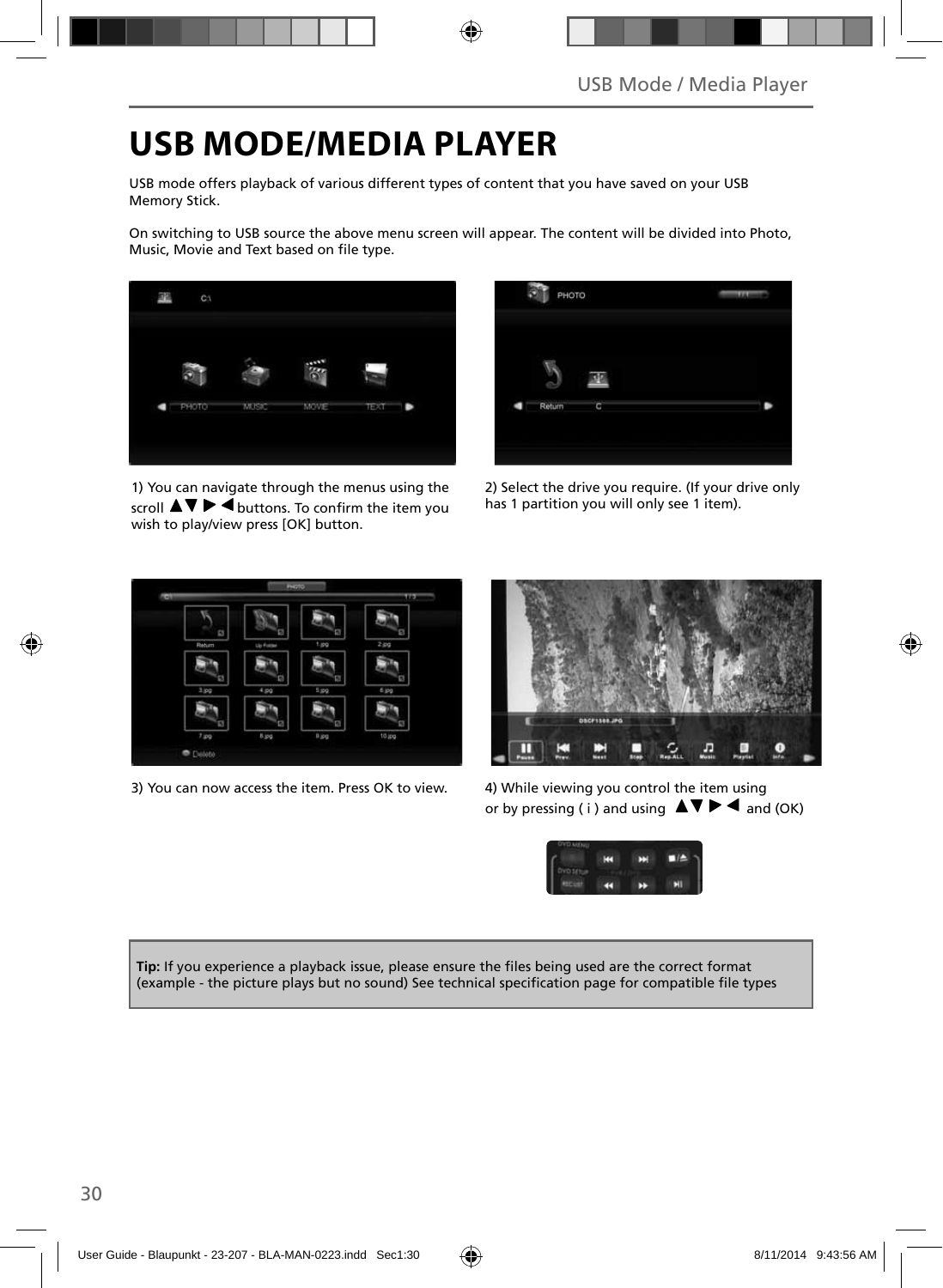### **USING YOUR TV WITH A SKY DIGITAL SET TOP BOX**

#### **Option 1) Connecting your TV to your Sky box (when both the TV and Sky Box are located in the same room)**

Depending on your Sky Box & TV model, connect either by SCART or HDMI cables (available separately)

If connecting by SCART, select the 'Input source' on the TV as SCART.

If connecting by HDMI, select the 'Input source' on the TV as HDMI (if the TV has more than 1 HDMI port, ensure you select the input source to match the HDMI numbered port on the rear of the TV)

If you wish to use your Sky remote to operate the TV's functions, you will need a Sky remote control (Revision 9 or later) and you will need to programme a 4 digit code into it. See bottom of this page.

# Sky Box SCART or HDMI cable

#### **Option 2) Connecting your TV to your Sky box (when your Sky box is located in a different room to the TV)**

Please note, if you are adding a 'Magic Eye/TV Link' to your system so that you can use your Sky remote control to change the Sky channel in the room where the 2nd TV is located, please refer to the instructions included with the TV link/magic eye in order to ensure the RF or RF2 output on your Sky box is powered on. (The red LED light on the TV link/magic eye will light up if the RF / RF2 output is correctly set up) If you do not have the instructions that came with the TV link/magic eye, instructions on how to do it can be found on our web site.



1) To tune the TV to the Sky box, on the 2nd TV, select the 'Analogue' input source.

2) Select the channel that you wish to store the Sky box/channel on. (If you do not use channels 1-5 because you no longer have analogue terrestrial channels after digital switchover, you may choose to select channel 1 to store the Sky box/channel, if you still have and use analogue channels 1-5, you may for example decide that channel 6 is the best option for you)

3) Press the corresponding number on the remote control to select the desired analogue channel chosen as per point 2 above.

4) On the TV remote control, press Menu. Now navigate through the menus to select Manual Tuning or Analogue Manual tuning (refer to the Tuning/Channel menu section of this user guide if necessary)

5) Manually tune in the channel (usually, the Sky box is at a frequency between 800Mhz and 850Mhz) once the Sky box/channel is found, press 'OK' to store it.

If you wish to use your Sky remote to operate the TV's functions, you will need a Sky remote control (Revision 9 or later) and you will need to programme a 4 digit code into it. See below.

#### **Using a Sky Remote or a Universal Remote to operate your TV**

**Sky Remote Control** - If you wish to use your Sky remote to operate the basic functions of your TV, you need to programme a 4 digit code into it. Please note - you will need the latest Sky Revision 9 remote control as this is the only version that includes the latest software/firmware necessary to operate this model of TV. **The code required for this television is 2134.** If you wish to upgrade/replace your existing Sky remote control to the latest version, you can do so on our web site.

**Universal Remote Control** - If you wish to use a Universal remote control to operate your TV, please refer to the website for a full list of codes. (Please note we only have codes for One for All branded remote controls, if you have an alternative brand of Universal remote, please refer to the manufacturer for the code.)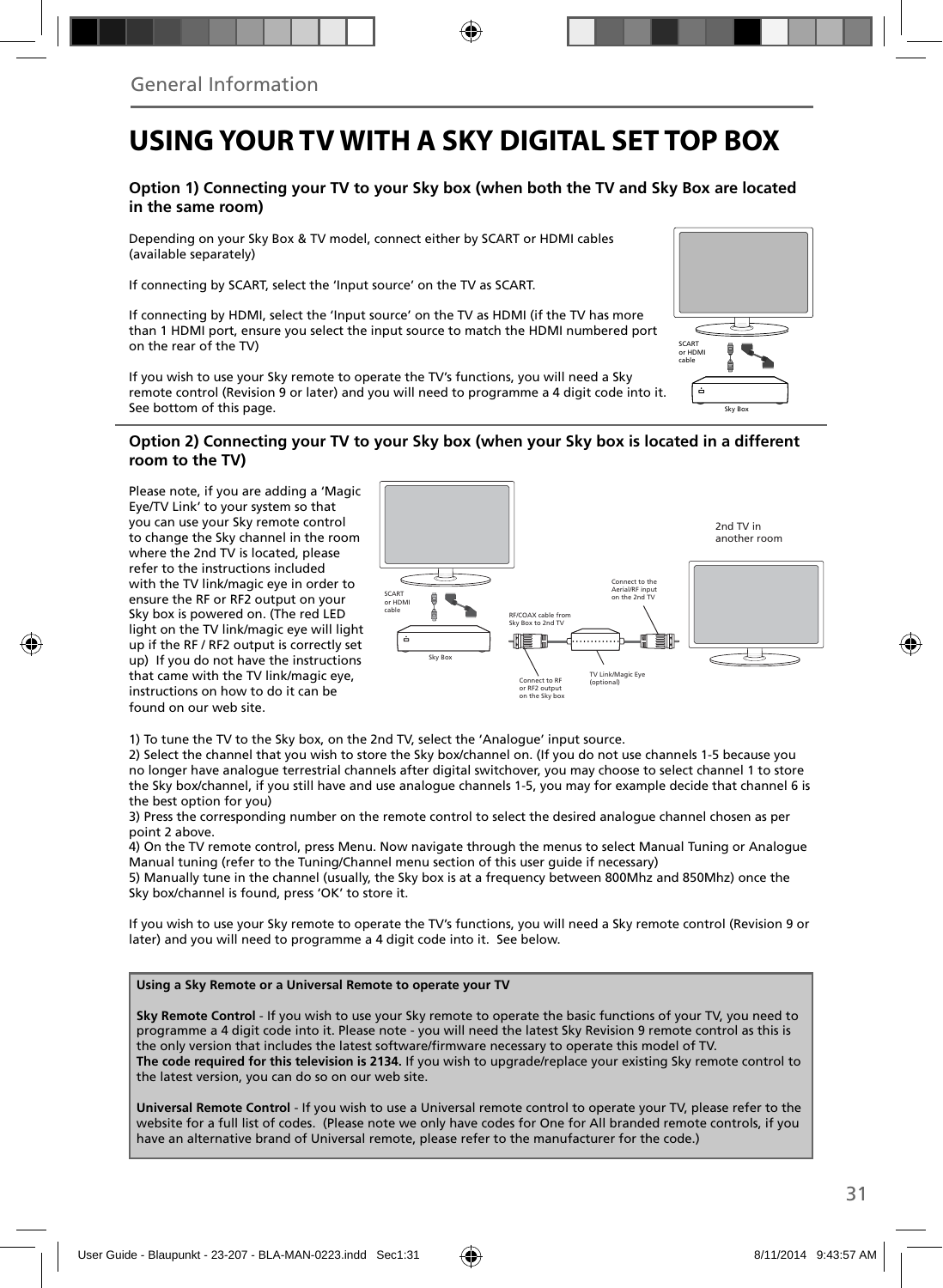# **FREQUENTLY ASKED QUESTIONS**

| General              | I would like to have louder<br>sound by connecting<br>additional speakers                                                               | 1) Use the 3.5mm headphone output and a 3.5mm to phono cable<br>(available separately) to connect to an amplifier/surround sound system.<br>Please note this will deactivate the TV's built in speakers.<br>2) Connect a COAX cable from the TV's COAX output to your<br>amplifier/surround systems COAX input.                                                                                                                                                                                                                                                                                                                      |  |
|----------------------|-----------------------------------------------------------------------------------------------------------------------------------------|--------------------------------------------------------------------------------------------------------------------------------------------------------------------------------------------------------------------------------------------------------------------------------------------------------------------------------------------------------------------------------------------------------------------------------------------------------------------------------------------------------------------------------------------------------------------------------------------------------------------------------------|--|
| General              | Why are some options in<br>the menu unavailable and<br>greyed out                                                                       | Some options are only available in certain sources, i.e. HDMI. They are<br>unavailable in the other sources where they have no affect.                                                                                                                                                                                                                                                                                                                                                                                                                                                                                               |  |
| General              | Can I stop my TV automatically<br>turning off after 4hrs?                                                                               | Yes, in the time settings menu, scroll down to Auto standby and select<br>OFF.                                                                                                                                                                                                                                                                                                                                                                                                                                                                                                                                                       |  |
| TV                   | I have tuned in Digital TV<br>but I am not receiving any<br>or all of the channels and/<br>or the channels I receive are<br>breaking up | 1) Check you are in an area that can receive Freeview/Saorview<br>Visit www.freeview.co.uk or www.saorview.ie<br>2) Check you are using an aerial that is able to receive a good digital<br>signal. In most cases, you will need an outdoor digital hi-gain/wideband<br>aerial. In areas that have excellent digital coverage, you may be able<br>to use a loft type aerial but it is highly likely that you will also need to<br>connect a booster between the back of the TV and the TV aerial wall<br>socket. Unfortunately, to receive a good enough digital signal, it is not<br>possible to use a portable/indoor type aerial. |  |
| TV                   | I have re-tuned my television<br>but when I switch it off it is<br>not storing the channels                                             | Complete a first time installation, please refer to the set-up menu section<br>of the manual of how to do this.                                                                                                                                                                                                                                                                                                                                                                                                                                                                                                                      |  |
| <b>DVD</b>           | I have inserted a disc but it is<br>not playing                                                                                         | 1) Ensure you have inserted the disc facing the correct way.<br>2) Ensure the disc is clean and is not scratched.<br>3) Some copied discs will not play.<br>4) Check the DVD is a region 2 disc - to change the region of the DVD<br>player, refer to www.umc-uk.co.uk select 'product support', 'changing<br>region'.                                                                                                                                                                                                                                                                                                               |  |
| <b>DVD</b>           | I have pressed the eject<br>button but the disc is not<br>coming out                                                                    | To eject the disc hold the stop/eject button for 4 seconds.                                                                                                                                                                                                                                                                                                                                                                                                                                                                                                                                                                          |  |
| VCR/DVD<br>Recorder  | I have connected the TV to<br>my VCR or DVD Recorder via<br>SCART but it is not recording                                               | In addition to connecting via SCART, you should connect the aerial cable<br>from the wall socket to your VCR/DVD Recorder and another aerial cable<br>from the VCR/DVD Recorder to the TV.                                                                                                                                                                                                                                                                                                                                                                                                                                           |  |
| <b>Game Consoles</b> | I have connected my PS3 to<br>the TV via HDMI, but I am<br>not receiving any pictures or<br>sound on my Television                      | 1) Ensure the TVs source is on HDMI.<br>2) Check your settings on your PS3 are as per the PS3 instruction manual.                                                                                                                                                                                                                                                                                                                                                                                                                                                                                                                    |  |
| Game Consoles        | I have connected my<br>Xbox 360 to the TV via<br>Component Cables (Red,<br>Green & Blue) but I am not<br>receiving any sound            | Component cables only provide HD Pictures. For the sound you will need<br>to connect the Red & White audio cables on the Xbox to the Red & White<br>phono inputs on the rear of the TV. Please refer to the 'Connections'<br>pages.                                                                                                                                                                                                                                                                                                                                                                                                  |  |
| System Lock          | I have changed the password<br>on the television and now<br>forgotten it                                                                | There is a master password of 4711, to gain access to the TV menu and<br>reset the normal password.                                                                                                                                                                                                                                                                                                                                                                                                                                                                                                                                  |  |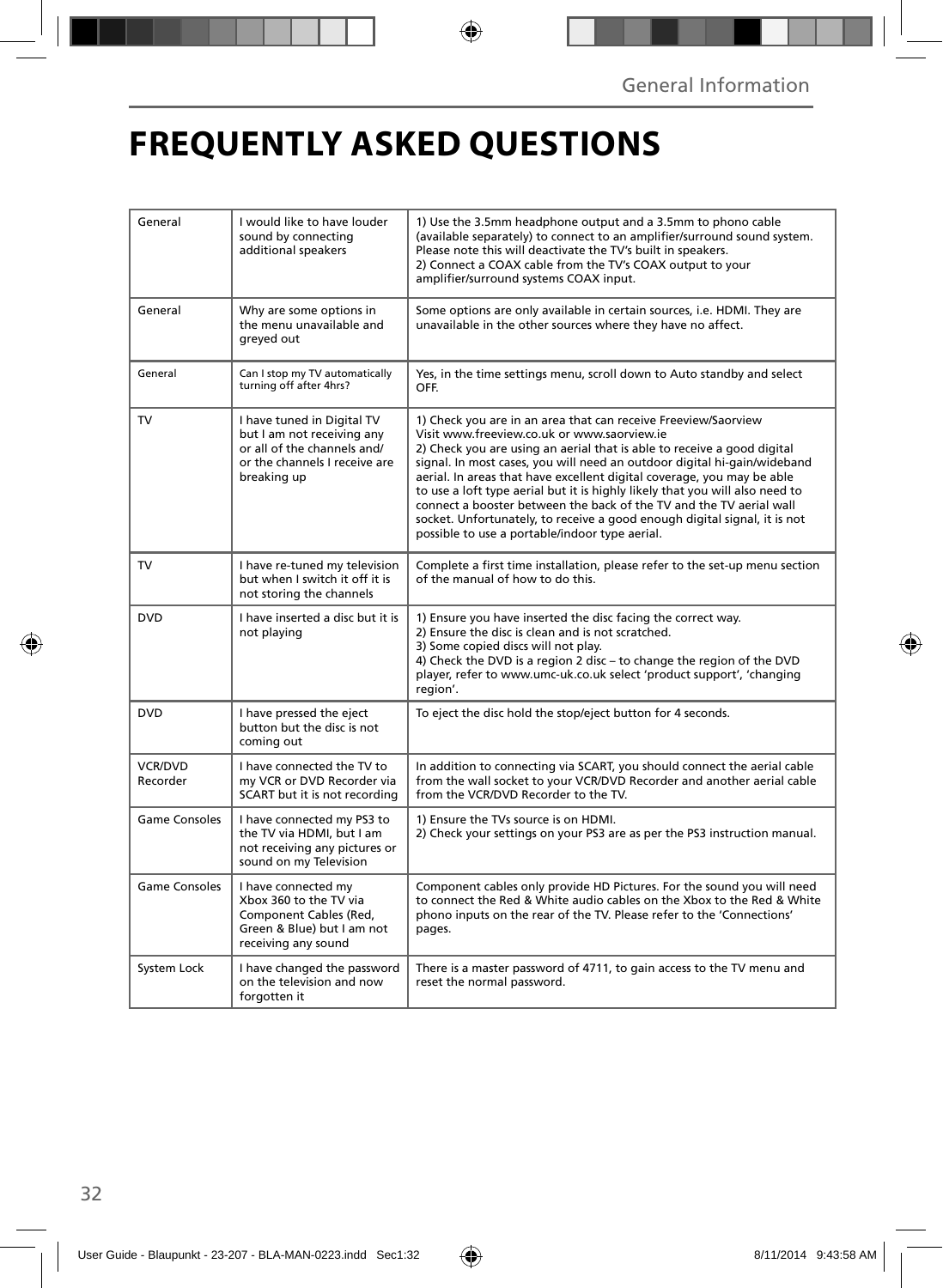## **FREQUENTLY ASKED QUESTIONS**

| USB Mode                       | I have inserted a USB<br>Memory Key, but the TV<br>does not recognise it                   | Ensure the USB Memory Key is formatted to type FAT32.                                                                                                                                                                                                                                                                                                                              |
|--------------------------------|--------------------------------------------------------------------------------------------|------------------------------------------------------------------------------------------------------------------------------------------------------------------------------------------------------------------------------------------------------------------------------------------------------------------------------------------------------------------------------------|
| USB Mode                       | Using a USB portable hard<br>drive / larger than 32GB                                      | If you wish to use a portable hard drive larger than 32GB, please note<br>that it must be formatted to the FAT32 file system in order to operate on<br>this TV. Windows XP/Vista computers are only capable of formatting up<br>to 32GB, therefore, you will need a software programme/utility to format<br>larger hard drives. Please refer to the web site for more information. |
| USB Record /<br>TV models only | I cannot change the channel,<br>access the menu or use the<br>red button                   | During Time Shift you cannot change the channel, access the menu or use<br>the red button                                                                                                                                                                                                                                                                                          |
| USB Record /<br>TV models only | When using the USB to<br>record the picture 'breaks<br>up' or experience loss of<br>sound. | Check the USB Memory Stick meet the minimum requirements of Read<br>Speed - 20 MB/s (Mega Byte Per Second), Write Speed - 6 MB/s (Mega Byte<br>Per Second)                                                                                                                                                                                                                         |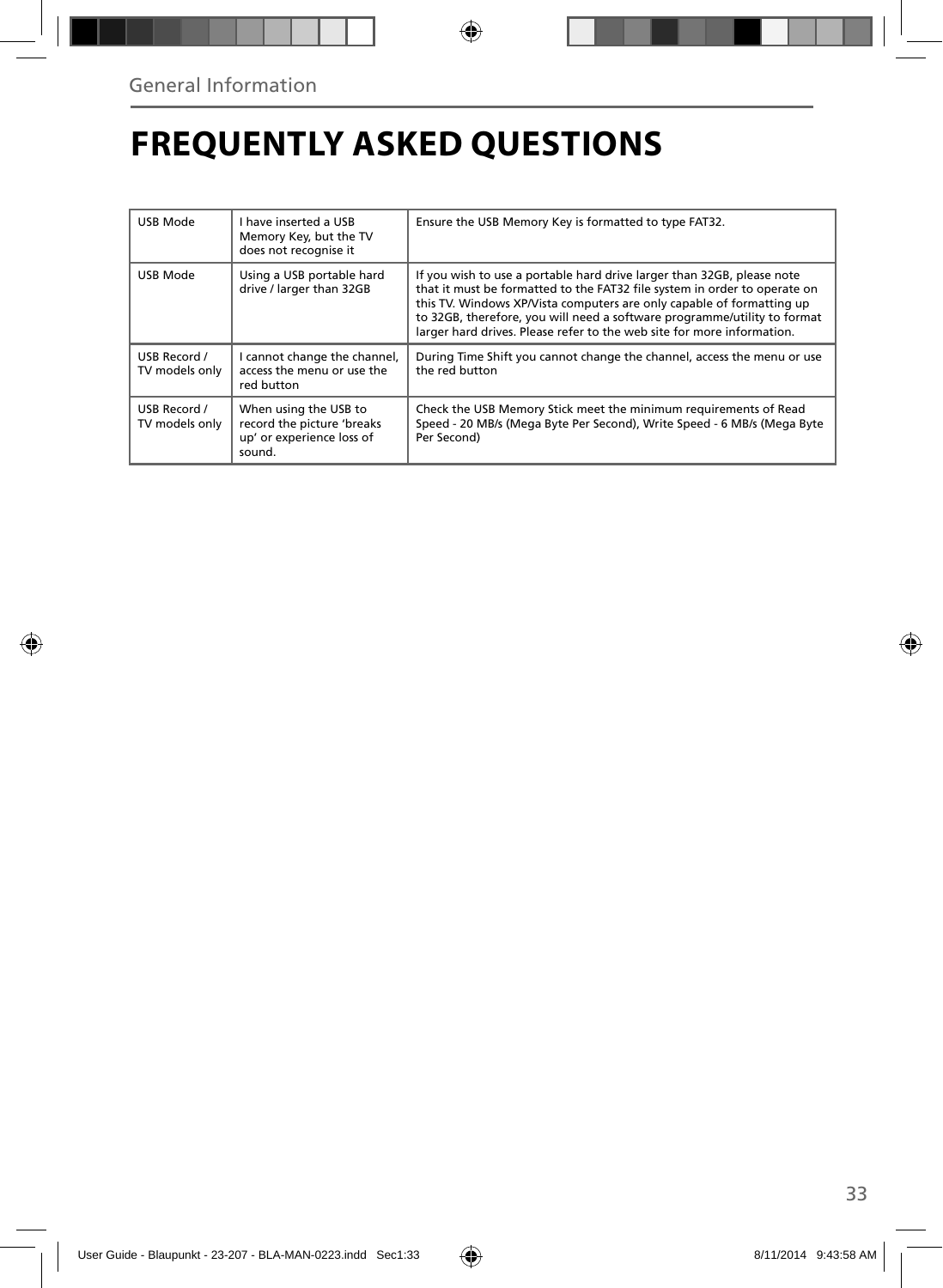## **TECHNICAL SPECIFICATION**

| Model                                     | 23.6" HD Ready Models                                                                                                                  | 23.6" HD Ready models with inbuilt<br><b>DVD</b> player                               |  |
|-------------------------------------------|----------------------------------------------------------------------------------------------------------------------------------------|---------------------------------------------------------------------------------------|--|
|                                           | 236/207I-GB-3B-HKUP<br>236/207I-GW-3W-HKUP                                                                                             | 236/207I-GB-3B-HKDUP<br>236/207I-GW-3W-HKDUP                                          |  |
| <b>Resolution</b>                         | 1366 x 768                                                                                                                             | 1366 x 768                                                                            |  |
| Screen size<br>(diagonal)                 | 23.6"/60cm                                                                                                                             |                                                                                       |  |
| <b>RF</b>                                 | 75 ohm Antenna / Analog / DVB                                                                                                          |                                                                                       |  |
| <b>Inputs</b>                             | 2 x HDMI, 1 x USB, 1 x SCART,<br>1 x Component/Y Pb Pr, 1 x Composite/Video,<br>1 x shared audio for Composite/Video & Component/YPbPr |                                                                                       |  |
| <b>Sound Outputs</b>                      | 1 x 3.5mm Headphone                                                                                                                    |                                                                                       |  |
| Sound power,<br>watts (RMS)               | $2 \times 3$                                                                                                                           |                                                                                       |  |
| Voltage and power<br>consumption          | $110 - 240V \sim 50/60Hz$<br>25/40W<br>(home/max)<br>(<0,5W inStandBy)<br>(0W in OFF mode)                                             | 110 - 240V ~ 50/60Hz<br>25/50W<br>(home/max)<br>(<0,5W inStandBy)<br>(0W in OFF mode) |  |
| <b>Annual Energy</b><br>Consumption       | 36.5 kWh                                                                                                                               |                                                                                       |  |
| <b>Energy Rating (EEI)</b>                | A                                                                                                                                      |                                                                                       |  |
| <b>Dimensions including</b><br>stand (mm) | 560W x 386H x 140D                                                                                                                     |                                                                                       |  |
| Net weight (Kgs)                          | 4.6                                                                                                                                    | 4.9                                                                                   |  |
| <b>Wall Mounting</b>                      | VESA 100 x 100                                                                                                                         |                                                                                       |  |